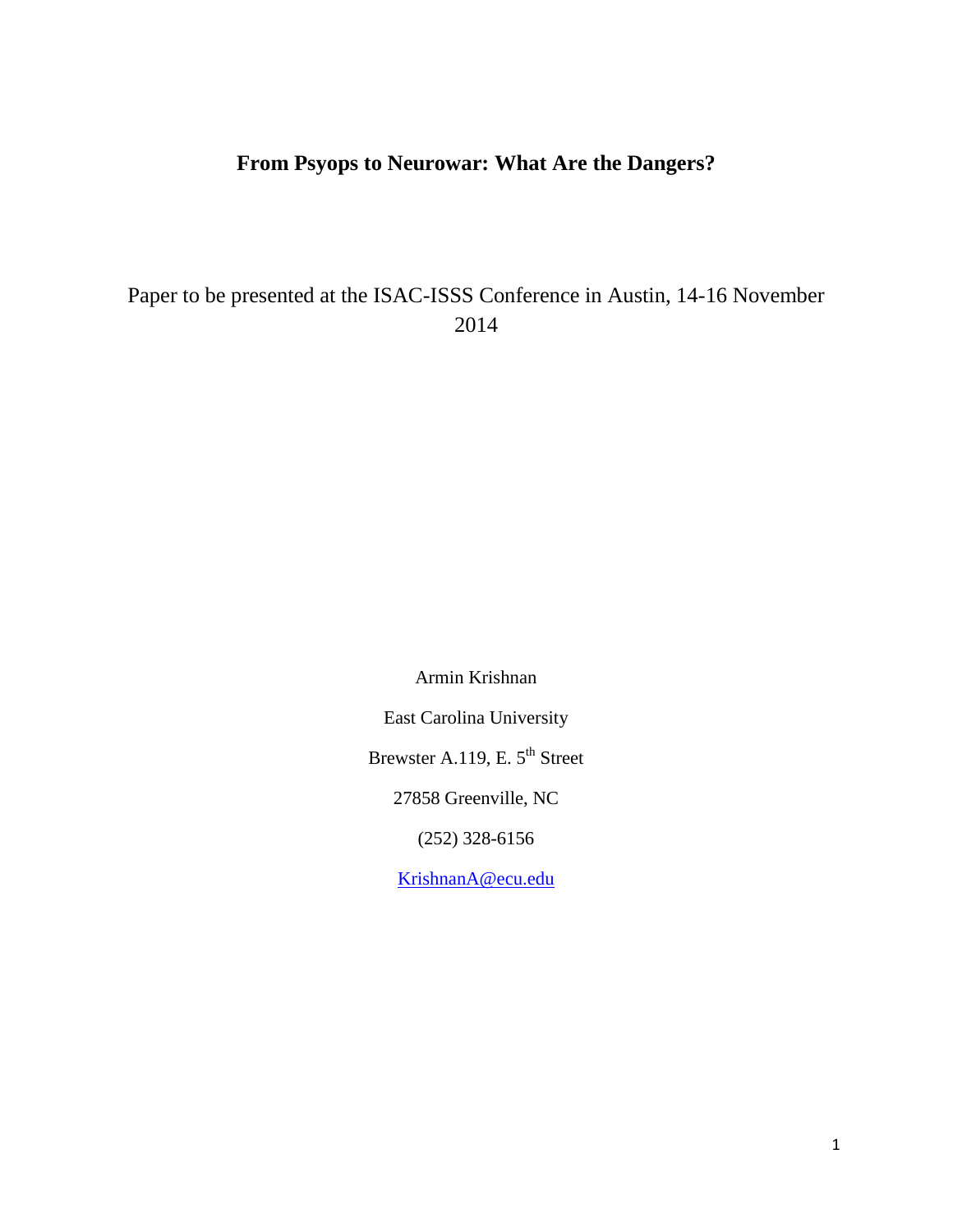## **From Psyops to Neurowar: What Are the Dangers?**

ABSTRACT: There is a scientific race for decoding the human brain. Current and near future technology will make it possible to not only merely influence the enemy's mind and behavior, but to actually control it. Breakthroughs in neuroscience will enable new types of non-lethal weapons for precise behavioral manipulation, for example through behavior-altering neurotropic drugs, through remote electromagnetic brain monitoring and stimulation, through acoustic weapons beaming voices directly into enemy heads, and even through holographic projections and other 'complex battlefield illusions.' Within ten years soldiers could be equipped with transcranial magnetic stimulation devices or brain-computer interfaces, which would make it possible for their commanders to steer their emotions and to control their thoughts. This paper will discuss how the emerging sixth domain of warfare (the mind) is likely to transform military operations and profoundly change how wars are conducted. It is argued that military operations will be increasingly centered on achieving desired psychological effects, which will, on the positive side, reduce the need for physical destruction and killing. At the same time, 'neuroweapons' will also create new and unprecedented dangers, resulting from misuse and proliferation, which will need to be addressed through development of a concept of 'neurosecurity' that will be outlined.

KEYWORDS: Emerging Military Technology, Operational Neuroscience, Non-Lethal Weapons, Neurosecurity

Neuroscience is currently one of the fastest growing areas of science in the United States. It is an interdisciplinary field that seeks to connect and integrate "calculus, general biology, genetics, physiology, molecular biology, general chemistry, organic chemistry, biochemistry, physics, behavioral psychology, cognitive psychology, perceptual psychology, philosophy, computer theory, and research design."<sup>1</sup> It is inevitable that neuroscience research will impact on national security in complex ways in the next decades, which has already been the subject of a 2008 Defense Intelligence Agency sponsored study by the National Research Council.<sup>2</sup> Advances in neuroscience might even trigger a neurotechnology arms race, as nations that could leverage neurotechnology better than others could gain a decisive advantage in warfare.<sup>3</sup> This paper argues that new methods of influencing the brain and the central nervous system and thereby mental capacity, emotion, and thought could become central to future military strategy and the conduct of war, conflict, and economic competition. While 'neuroweapons' and 'neurowarfare'

<sup>&</sup>lt;sup>1</sup> Jonathan Moreno, *Mind Wars: Brain Science and the Military in the 21<sup>st</sup> Century* (New York: Bellevue Literary Press 2012), 32.

<sup>2</sup> National Research Council, *Emerging Cognitive Neuroscience and Related Technologies* (Washington, DC: National Academies Press 2008).

<sup>3</sup> Moreno, *Mind Wars*, 30.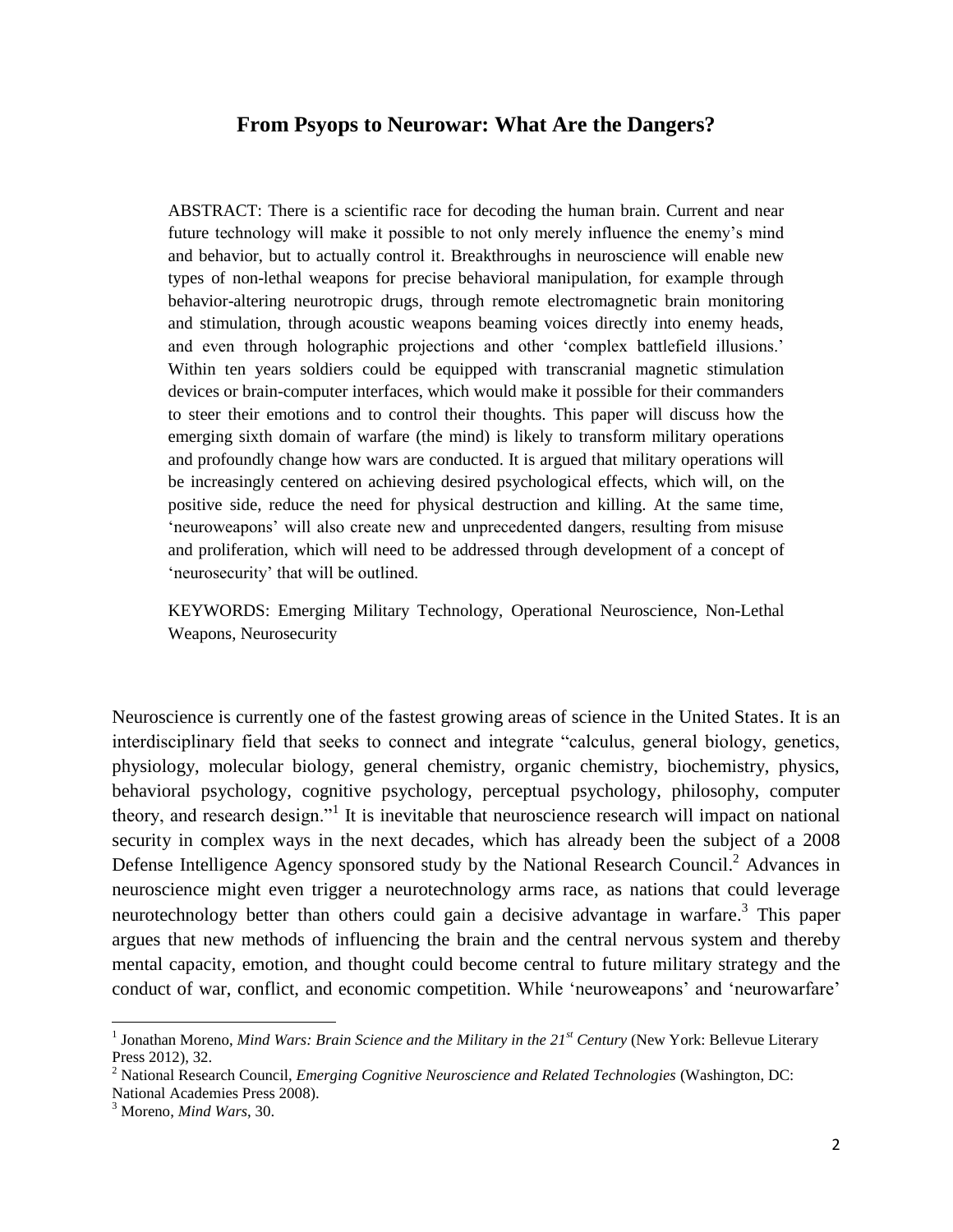may still sound like science fiction or something that might only arrive in a very distant future, it is notable that neuroweapons are neither in principle technologically impossible, nor do they necessarily require technologies not yet in existence. They are in essence weapons that target the brain and the central nervous system. Depending on the precise definition of the term neuroweapon one could even argue that some primitive versions of them may already exist, such as the commercially available Myotron, which overloads the central nervous system through direct contact and thereby jams brain signals that control voluntary muscle movements.<sup>4</sup> Various neuropharmalogical drugs that impact on mental capacity and behavior are currently being researched by defense establishments around the world for possible usage in combat scenarios, amongst them modafinil, oxytocin, and propranolol.<sup>5</sup> Monitoring or manipulating the brain and central nervous system remotely can be done with existing technologies such as EEG or fNIRS headsets, radio-frequency waves/ microwaves or pulsed ultrasound precisely targeted at specific areas of the brain. Considering recent investments and advances in neuroscience by many major countries, especially in areas such as brain stimulation and brain-computer interfaces, neuroweapons and neurowarfare could emerge already in the decade of 2015 to 2025.<sup>6</sup> Furthermore, the potential consequences of mapping and decoding the brain could be more grave than any other scientific breakthrough in human history since it could affect the very concept of free will and individual autonomy on which liberal democratic society is based. Addressing the dangers that come with the future development and proliferation of neuroweapons and resulting neurowarfare will require a comprehensive approach towards 'neurosecurity' that can minimize the dangers, which will be outlined below.

## **The Growth of Military Neuroscience**

 $\overline{a}$ 

In February 2013 President Obama announced the BRAIN Initiative that provided additional \$100 million dollars annually in neuroscience research funding through the NSF from fiscal year 2014 over the next decade. This comes at a time of overall shrinking federal research funding, which highlights that the Obama administration considers brain research to be a research field of strategic importance. The officially stated goal of the NSF BRAIN Initiative is "to generate an array of physical and conceptual tools needed to determine how healthy brains function over the lifespan of humans and other organisms; and to develop a workforce to create and implement these tools aimed at establishing a more comprehensive understanding of how thoughts, memories and actions emerge from the dynamic activities in the brain."<sup>7</sup> While the initiative aimed at civilian and health applications, there is a growing concern by bioethicists like Jonathan

<sup>4</sup> Douglas Pasternak, 'Wonder Weapons', *U.S. News and World Report* 123/1, 38-44.

<sup>&</sup>lt;sup>5</sup> James Giordano and Rachel Wurzman, 'Neurotechnologies as Weapons in National Security and Defense – An Overview', *Synesis* 2011, T:59.

<sup>6</sup> Robert McCreight, 'Brain Brinkmanship: Devising Neuroweapons Looking at Battlespace, Doctrine, and Strategy', in: James Giordano (ed.), *Neurotechnology in National Security and Defense: Practical Considerations, Neuroethical Concerns* (Boca Raton, FL: CRC Press 2014), 116.

<sup>7</sup> National Science Foundation, "BRAIN: Brain Research Through Advancing Innovative Neurotechnologies", *NSF website*, <http://www.nsf.gov/news/special\_reports/brain/initiative/>, accessed 3 October 2014.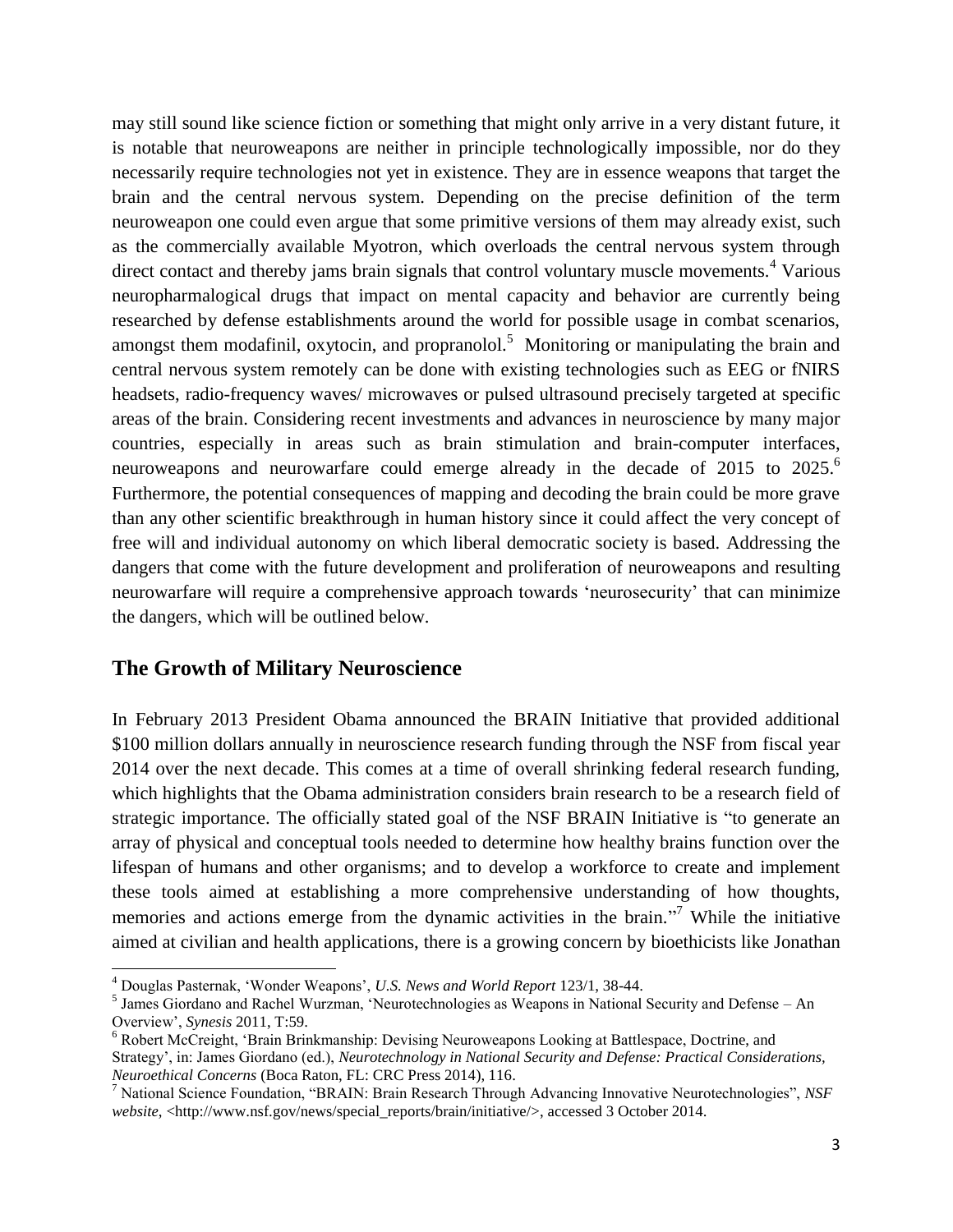Moreno and also neuroscientists that their research could also be used for military applications that at the very least create some new and challenging ethical dilemmas. Some of these have already been discussed in the 2012 Royal Society report 'Brain Waves Module 3: Neuroscience, Conflict and Security'.<sup>8</sup>

The ethical concerns of neuroscientists are also grounded in previous government efforts to research 'mind control' during the Cold War. The CIA MK Ultra projects of 1953 to 1964, which included 149 subprojects in over 80 research institutions in three countries, were conducted alongside the chemical and biological warfare experimentation of the U.S. Army's Special Operations Division. Some of the research aimed at the development of 'truth drugs', psychochemical warfare methods, and even at developing brain implants for remotely controlling the brains of test subjects. $9$  However, at least according to information in the public domain, nothing with an operational value has been produced in this period. Since scientific knowledge of the brain has dramatically increased over the last sixty years this could change very soon and make some of the fantastic goals of Project Artichoke/ MK Ultra research actually achievable. An increasing amount of bold claims about new methods of brain stimulation, synthetic telepathy, and indeed 'mind control' can be now found even in mainstream magazines and newspapers such as *The Economist*, *The Washington Post*, and *Discover Magazine*. <sup>10</sup> What once seemed far out or 'conspiracy theory' has moved somewhat closer into the realm of possibility.

As the Royal Society report pointed out, there are two different goals of national security neuroscience research: 'performance enhancement' and 'performance degradation'. The current emphasis of the research seems to be on performance enhancement through the development of psychopharmaceuticals and brain stimulation methods that increase alertness, reduce stress, and enable the warfighter or intelligence analyst to make better judgments. Methods for monitoring the brains of soldiers such as EEGs built into helmets could be used by commanders to understand their mental state or to automatically alert soldiers when they are about to fall asleep, or to flag threats that are registered by their subconscious.<sup>11</sup> On the horizon are brain-computer interfaces (BCI) that will enable new neuroprosthetics and potentially thought-controlled weapons systems.<sup>12</sup> Much less is known about the military's efforts for developing methods that can degrade the mental performance of the enemy. The aforementioned National Research Council report suggests: "[t]he neurotechnology degradation market segment is completely underground with only speculative information available." The report stresses: "This cognitive weapons market does exist...<sup>13</sup> There are obvious reasons why governments tend to keep this

<sup>8</sup> Royal Society, *Brain Waves Module 3: Neuroscience, Conflict and Security* (London: The Royal Society 2012).

<sup>9</sup> Cheryl Welsh, 'Cold War Nonconsensual Experiments: The Threat of Neuroweapons and the Danger It Will Happen Again', *Essex Human Rights Review* 9/1 (June 2012), 1-32.

<sup>&</sup>lt;sup>10</sup> Compare e.g.: 'Leaders: The Future of Mind Control', *The Economist* (25 May 2002), 11; Sharon Weinberger, 'Mind Games', *The Washington Post* (14 January 2007), W22; Adam Piore, 'The Army's Bold Plan to Turn Soldiers Into Telepaths'*, Discover Magazine* (20 July 2011).

<sup>11</sup> Moreno, *Mind Wars*, 203.

<sup>12</sup> Royal Society, *Brain Waves Module 3*, 20.

<sup>13</sup> National Research Council, *Emerging Cognitive Neuroscience and Related Technologies* (Washington, DC: National Academies Press 2008), 129.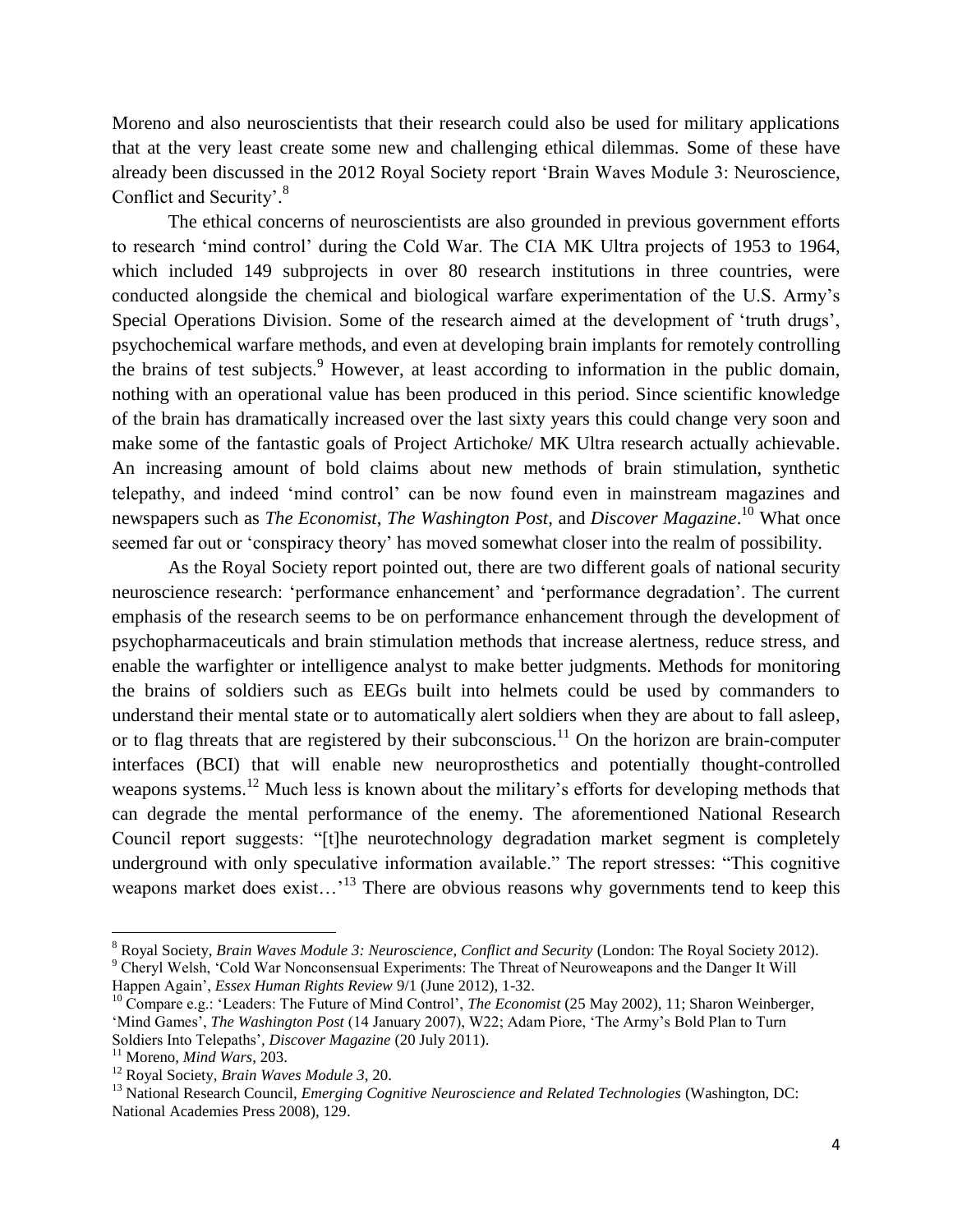kind of research very secret: any neuroscience research that even remotely sounds like 'mind control' research carries a social stigma: researchers and government agencies do not want to be associated with that label; the research most likely requires ethically controversial human experimentation, which could not pass the muster of ethics reviews; and finally the effectiveness of some approaches might be substantially reduced if adversaries had knowledge of them and thus could employ effective countermeasures. At the same time, it will not be possible to keep neuroweapons completely secret and out of the reach of adversaries for very long. So it would be better for national security to have a more open discussion about it.

## **The Enhancement Technologies**

Weapons developers see the warfighter increasingly as the weakest link in the 'kill chain': humans have fragile physical bodies and minds, they need water, food, and sleep in regular intervals, and up to now very little could be done to overcome these human limitations. Three approaches seem to be particularly promising in terms of neuroscientific human enhancement: neuropharmacology, brain stimulation, and brain-computer interfaces.

#### **Neuropharmacology**

Neuroscientists have gained over the decades an excellent understanding of brain chemistry, which has already led to the development of many new psychotropic drugs such as Prozac. Researchers hope to not only cure depression and other mental disorders, but to ultimately enhance mental capabilities through so-called nootropic drugs. Better computer models based on new methods of neuroimaging could enable researchers to better predict the effects of certain drugs on the brain. Greater precision of drug delivery to specific areas of the brain could also produce very precise psychological and behavioral effects. Nanotechnologies could deliver drugs across the blood-brain barrier and make drugs more effective.<sup>14</sup> One particular promising cognitive enhancement drug that is currently being reviewed by several militaries around the world is modafinil. The drug has already been approved by the FDA for treating narcolepsy and sleep disorders (known under the brand name Provigil). What makes modafinil especially interesting for armed forces is its feature of improving alertness and wakefulness instead of merely suppressing tiredness. Other drugs could reduce stress or anxiety and make it thereby less likely that soldiers will suffer from PTSD at some later point. Roger Pitman from Harvard University uses the beta-blocker propranolol for suppressing if not deleting painful memories of veterans.<sup>15</sup> It could be potentially administered to soldiers before they go into action to prevent the later occurrence of PTSD altogether, which could potentially lead to less behavioral constraints or more aggressive behavior in battle.

 $\overline{\phantom{a}}$  $14$  Ibid., 5.

<sup>15</sup> Moreno, *Mind Wars*, 152.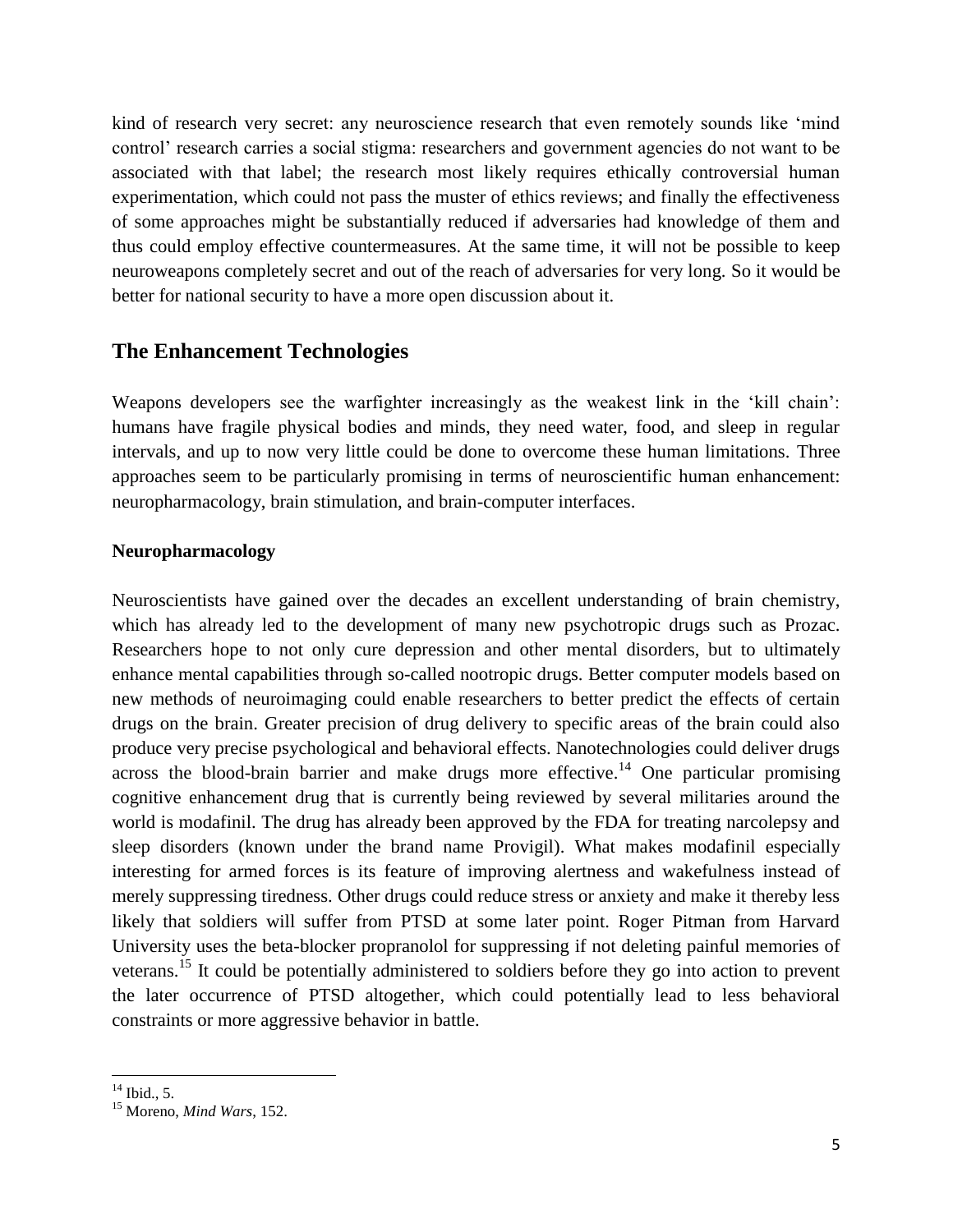#### **Brain Stimulation**

 $\overline{\phantom{a}}$ 

Psychiatrists have used the electrical stimulation of the brain for treating mental illnesses since the late  $19<sup>th</sup>$  century. The electroconvulsive therapy, in which an electrical current is applied to the brain through electrodes, has been widely used since the 1940s and 1950s and the American Psychiatric Association considers it safe and effective for treating major depression, schizophrenia, and bipolar disorders.<sup>16</sup> Since the early 1980s psychiatrists have developed newer methods for the electrical stimulation of the brain. For example, the Transcranial Magnetic Stimulation (TMS) method that applies strong electromagnetic fields of thousands of volts through a helmet-like device above the brain to activate specific brain regions. TMS has shown promise in terms of treating depression and other mental disorders, but there are still concerns of the safety of the treatment.<sup>17</sup> More recently neuroscience researchers have used TMS for stimulating the motor cortex, which allows one person in a brain-to-brain interface to remotely control the hand movements of another person. This experiment was successfully carried out at the University of Washington in 2013, which could be a first step towards a brain-computer interface (BCI) and synthetic telepathy.<sup>18</sup> The downside of TMS is that it requires a large coil and power source, which are difficult to miniaturize and fit into a smaller headset or helmet. TMS can also not reach deeper areas of the brain. Other currently researched brain stimulation methods are transcranial Direct Current Stimulation (tDCS) and Transcranial Pulsed Ultrasound Stimulation, which may be suitable for integration into a soldier's combat helmet. tDCS applies a weak current through electrodes to the scalp, which has shown to significantly increase concentration and cognitive capabilities in test subjects.<sup>19</sup> Researchers from Arizona State University are working on a Transcranial Pulsed Ultrasound device that can be fitted into a helmet and that could be used for controlling the mental states of soldiers, boosting alertness, and relieving pain from injuries.<sup>20</sup> The pulsed ultrasound would be also able to reach deeper regions of the brain. Brain stimulation methods could have numerous benefits in terms of treatment and enhancement for people across society and the technology could therefore spread quickly. In fact, there is already a low-cost tDCS (called Focus), which is marketed as a 'gaming device' to improve the concentration of computer gamers.

<sup>16</sup> Robert H. Blank, *Intervention in the Brain: Politics, Policy, and Ethics* (Cambridge, MA: MIT Press), 27. <sup>17</sup> Ibid., 30.

<sup>&</sup>lt;sup>18</sup> Doree Armstrong and Michelle Ma, 'Researcher Control Colleague's Motions in 1<sup>st</sup> Brain-to-Brain Interface', *UW Today* (27 August 2013), [http://www.washington.edu/news/2013/08/27/researcher-controls-colleagues-motions-in-](http://www.washington.edu/news/2013/08/27/researcher-controls-colleagues-motions-in-1st-human-brain-to-brain-interface/)[1st-human-brain-to-brain-interface/,](http://www.washington.edu/news/2013/08/27/researcher-controls-colleagues-motions-in-1st-human-brain-to-brain-interface/) accessed 6 November 2014.

<sup>&</sup>lt;sup>19</sup> Gary E. Marchant and Lyn M. Gaudet, 'Neuroscience, National Security, and the Reverse Dual-Use Dilemma', in: James Giordano, *Neurotechnology in National Security and Defense* (Boca Raton, FL: CRC Press 2014), 172.

<sup>20</sup> Clay Dillow, 'DARPA Wants to Install Ultrasound Mind Control Devices in Soldiers' Helmets', *Popular Science* (9 September 2010), <http://www.popsci.com/technology/article/2010-09/darpa-wants-mind-control-keep-soldierssharp-smart-and-safe>, accessed 6 November 2014.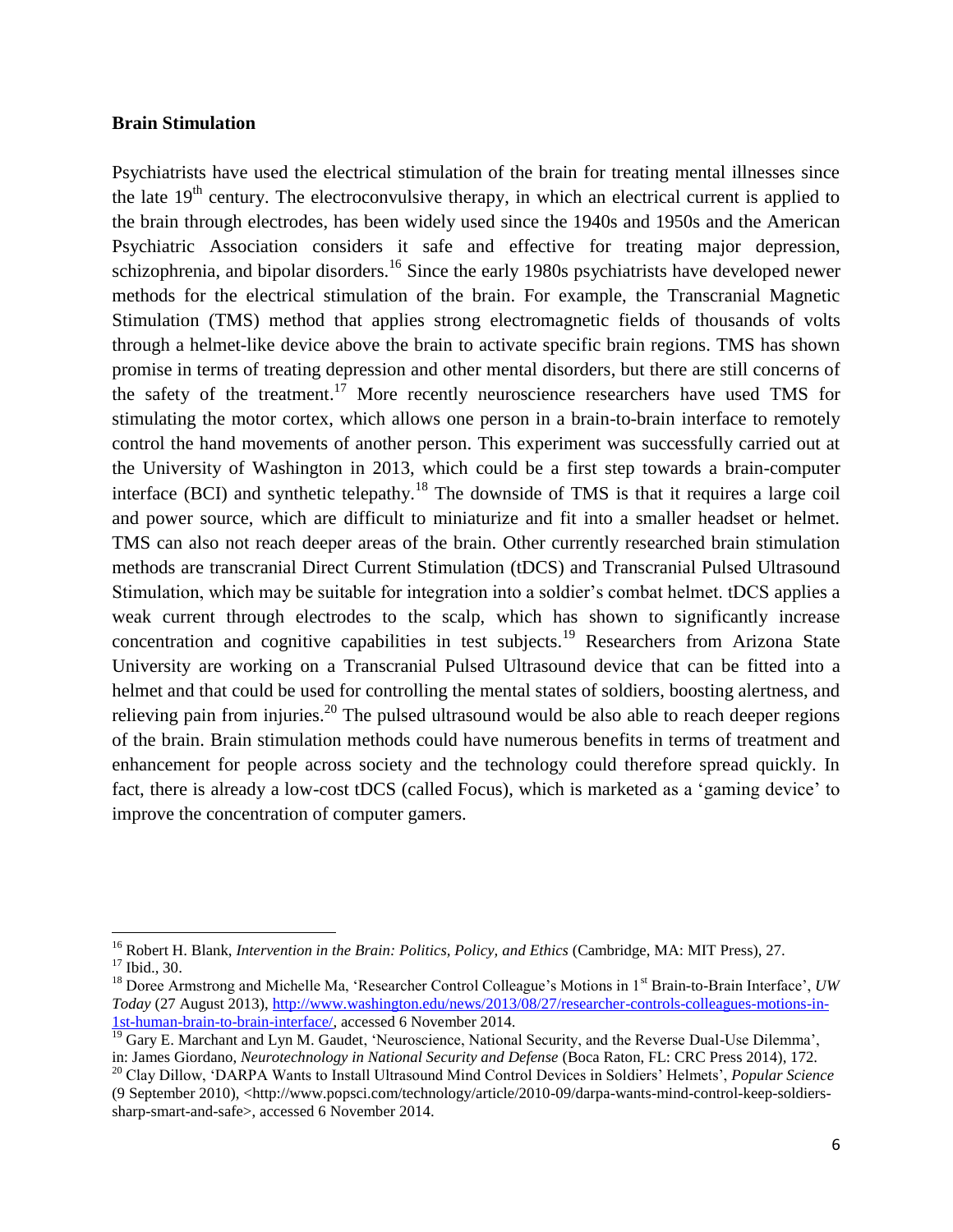### **Brain-Computer Interfaces**

The ultimate goal in the development of neural devices is to build a brain-computer interface that enables a person to receive information from a computer, as well as transmit information from the brain to a computer. Primitive BCIs already exist. They use electroencephalography (EEG) attached to a computer for reading and interpreting brain activity. EEGs are relatively cheap devices that simply measure the electrical activity on the scalp. It is already possible to use EEGs as simple computer input devices, for example users can move a cursor by simply imagining the movement beforehand.<sup>21</sup> A much more ambitious goal is to measure and catalogue EEG responses to specific words and thus create a machine that could literally read minds. Such research is indeed undertaken by scientists at the University of California, Irvine.<sup>22</sup> Although the Royal Society report claims that "[t]here are very limited prospects for a universal thought reading machine", it does raise concerns about the prospect of new weapons systems with direct neurological control.<sup>23</sup> The potential advantage of BCI-controlled weapons is that they could immerse soldiers better in the battlespace when remotely controlling an unmanned system for better situational awareness. BCIs could also significantly improve threat detection and identification accuracy, as well as substantially reduce response times.<sup>24</sup> In particular, DARPA is developing the 'Cognitive Technology Threat Warning System' (CT2WS) that uses an EEG that detects unconscious brain responses to potential threats appearing on a monitor and flags them to the operator. Via BCI soldiers will be able to better control complex machinery such as robotic exoskeletons or unmanned systems of any kind. The use of neural interface that directly connect a soldier's brain to a weapon could result in greater accuracy and much faster response times. As a result, BCIs will make it possible to have human operated weapons that can remain competitive with respect to fully autonomous weapons systems that are also under development. Using a BCI, soldiers may also be able to silently and efficiently communicate with each other just by thinking.

# **The Degradation Technologies**

Neurotechnologies could be used for degrading the performance of the enemy in various ways, which would enable friendly forces to defeat or neutralize an enemy without using direct violence. Neuroscience could improve existing weapons and methods of nonlethal warfare, e.g. PSYOPS and information warfare (including cyber war). It could also lead to the development of

<sup>22</sup> Eric Bland, 'Army Developing "Synthetic Telepathy", *NBC News* (13 October 2008),  $\langle$ http://www.nbcnews.com/id/27162401/ns/technology and science-science/t/army-developing-synthetictelepathy/#.VEF0x2es\_8U>, accessed 6 November 2014.

<sup>&</sup>lt;sup>21</sup> Jeremiah D. Wander e.a., 'Distributed Cortical Adaptation During Learning of a Brain-Computer Interface Task', *Proceedings of the National Academy of Sciences* 110/26 (2013), 10818-10823.

<sup>23</sup> Royal Society, *Brain Waves Module 3*, 16, 20.

<sup>24</sup> 'Weapons of Perception: Neuroscience and Mind-Controlled Weapons', *Army-Technology.com* (22 May 2012),  $\langle$ http://www.army-technology.com/features/featureweapons-of-perception-neuroscience-mind-controlled-weaponsand-the-military/>.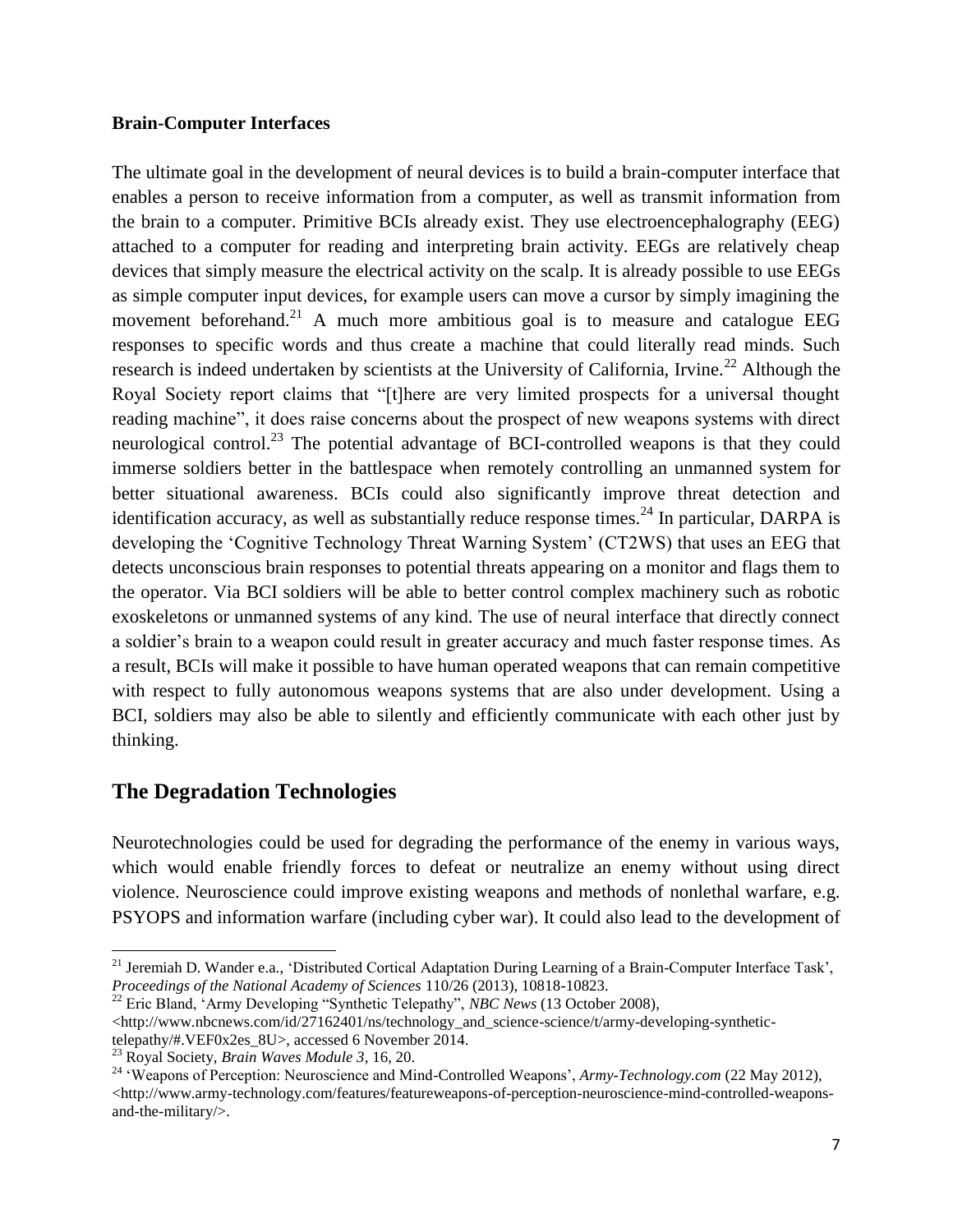entirely new nonlethal weapons, which could be called 'neuroweapons'. Robert McCreight suggests the following definition: "Neuroweapons are intended to influence, direct, weaken, suppress, or neutralize human thought, brainwave functions, perception, interpretation, and behaviors to the extent that the target of such weaponry is either temporarily or permanently disabled, mentally compromised, or unable to function normally."<sup>25</sup> This could be achieved through a variety of means: biochemical agents, directed energy weapons, and even information/ software.

### **Biochemical Neuroweapons**

Most of the publicly available information about offensive neuroweapons currently relates to the potential use of biochemical agents as incapacitants and potentially for otherwise influencing the behavior of an adversary. A frequently cited case is the use of the chemical fentanyl by the FSB during the Moscow theatre siege in October 2002. The chemicals were intended to put the Chechen terrorists to sleep, which also killed 128 hostages (out of over eight hundred) because of a delayed and wrong medical emergency response.<sup>26</sup> What is particularly interesting is that the use of fentanyl was not internationally condemned as a violation of the Chemical Weapons Convention, which suggests that governments consider the use of biochemical incapacitants as legal. There could be a range of new neuropharmaceuticals under development that could produce relatively predictable behavioral effects. One biochemical agent that seems to have caught the interest of the military is the neurohormone oxytocin, which is naturally produced by the brain and stimulates love or trust. Oxytocin could be used for manipulating adversaries into (temporarily) trusting us and thereby reduce the occurrence of resistance. The U.S. military even investigated the possibility of a 'gay bomb', which was meant to distract enemy forces by inducing sexual arousal and disrupt morale.<sup>27</sup> Even a 'zombie bomb' is imaginable: the alkaloid drug scopolamine is known for putting people exposed to it in a highly suggestible state, in which they lose their free will.<sup>28</sup> Jonathan Moreno seems to be also concerned about future 'brain targeted bioweapons' that could alter behavior. Microbiologists have recently discovered mindcontrolling parasites that can manipulate the behavior of their hosts according to their needs by switching genes on or off.<sup>29</sup> Since human behavior is at least partially influenced by their genetics, nonlethal behavior modifying genetic bioweapons could thus be, in principle, possible.

 $25$  Ibid.

<sup>26</sup> David A. Koplow, *Non-lethal Weapons: The Law and Policies of Revolutionary Technologies for the Military and Law Enforcement* (Cambridge: Cambridge University Press 2006), 100-112.

<sup>27</sup> 'US Military Pondered Love Not War', *BBC News Online* (15 January 2005),

 $\langle$ http://news.bbc.co.uk/2/hi/4174519.stm>.

<sup>28</sup> Jose de Cordoba, 'In Colombia, the Drug Burundanga Is Street Thugs' Weapon of Choice', *Wall Street Journal* (7 July 1995), 1.

<sup>29</sup> Carl Zimmer, 'Parasites Practicing Mind Control', *The New York Times* (28 August 2014),

<sup>&</sup>lt;http://www.nytimes.com/2014/08/28/science/parasites-practicing-mind-control.html>.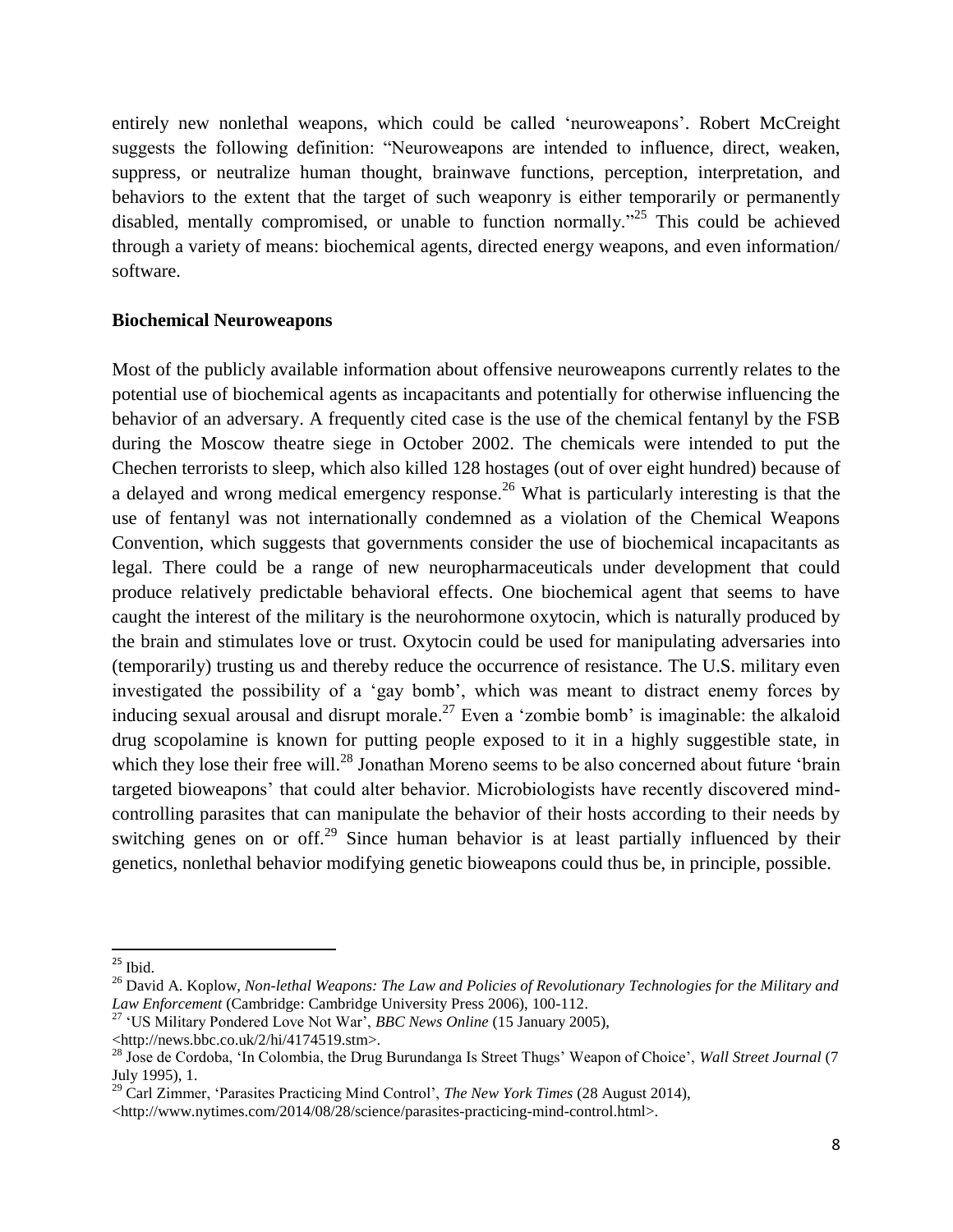#### **Directed Energy Weapons (DEW)**

This is a very broad class of weaponry, which includes any type of weapon that uses energy for producing a weapons effect, most importantly lasers, high-powered microwaves (non-nuclear EMP), high energy radio-frequency weapons, and sound or acoustic weapons. What is special about DEW is that their weapons effects are generally scalable from lethal to nonlethal. Although much of DEW research is secret, especially when it comes to antipersonnel DEW, there are a couple of weapons systems that have been presented to the public and that are operational. For example, there is the Active Denial System (ADS), which uses microwaves of 95 GHz to create a burning sensation on the skin over a distance of at least 300 meters and which can force hostile crowds to disperse.<sup>30</sup> Similar is the Long Range Acoustic Device, which uses directed loud sound that is painful over a hundred meters.<sup>31</sup> Then there are antipersonnel DEW that are up to now more hypothetical. A frequently cited declassified Army document that summarizes some research into biological effects of nonlethal weapons indicates that microwaves could be used for transmitting sounds directly into brains (the so-called 'Freyeffect') or for causing pain or death when the brain is targeted due to the thermal effect of microwaves.<sup>32</sup> Jonathan Moreno also claims: "Electromagnetic waves may be used to disrupt an enemy soldier's nervous system, to cause epileptic seizures, or to warm their body fluids as though they were inside a microwave oven."<sup>33</sup> In the 1980s animal experiments with directed energy weapons have shown promise in terms of affecting mental states and behavior.<sup>34</sup> A voiceof-good weapon that projects voices directly into the heads of individuals in support of PSYOPS could be possible.<sup>35</sup> It is also documented that it is possible to induce motion sickness, nausea, disorientation, and seizures through stroboscopic dazzling lights ('Bucha effect'), or to produce similar effects using certain acoustic or radio frequencies.<sup>36</sup> Analyst James Dunnigan claimed that there "are radio transmitters that jam and short-circuit the human nervous system. This temporarily disables people the radio beams are aimed at."<sup>37</sup> In the future it might be possible to influence moods and mental capacity using the electromagnetic spectrum, thus induce passive, peaceful, riotous, or any other desirable behavior.

<sup>30</sup> Moreno, *Mind Wars*, 176.

<sup>31</sup> Juliette Volcler, *Extremely Loud: Sound as a Weapon* (New York: The New Press 2013), 109-111.

<sup>32</sup> U.S. Army, 'Bioeffects of Selected Nonlethal Weapons'.

<sup>33</sup> Jonathan Moreno, *Undue Risk: Secret State Experiments on Humans* (New York: W.H. Freeman & Co. 2000), 289.

<sup>34</sup> Pasternak, 'Wonder Weapons'.

<sup>35</sup> Sharon Weinberger, 'The Voice-of-God Weapon Returns', *Wired Blog* (21 December 2007),

<sup>&</sup>lt;http://www.wired.com/2007/12/the-voice-of-go/>, accessed 6 November 2014.

<sup>36</sup> Timothy Thomas, 'The Mind Has No Firewall', *Parameters* (Spring 1998), 84-92.

<sup>37</sup> James F. Dunnigan, *Digital Soldiers: The Evolution of High-Tech Weaponry and Tomorrow's Brave New Battlefield* (New York: St. Martin's Press 1996), 223.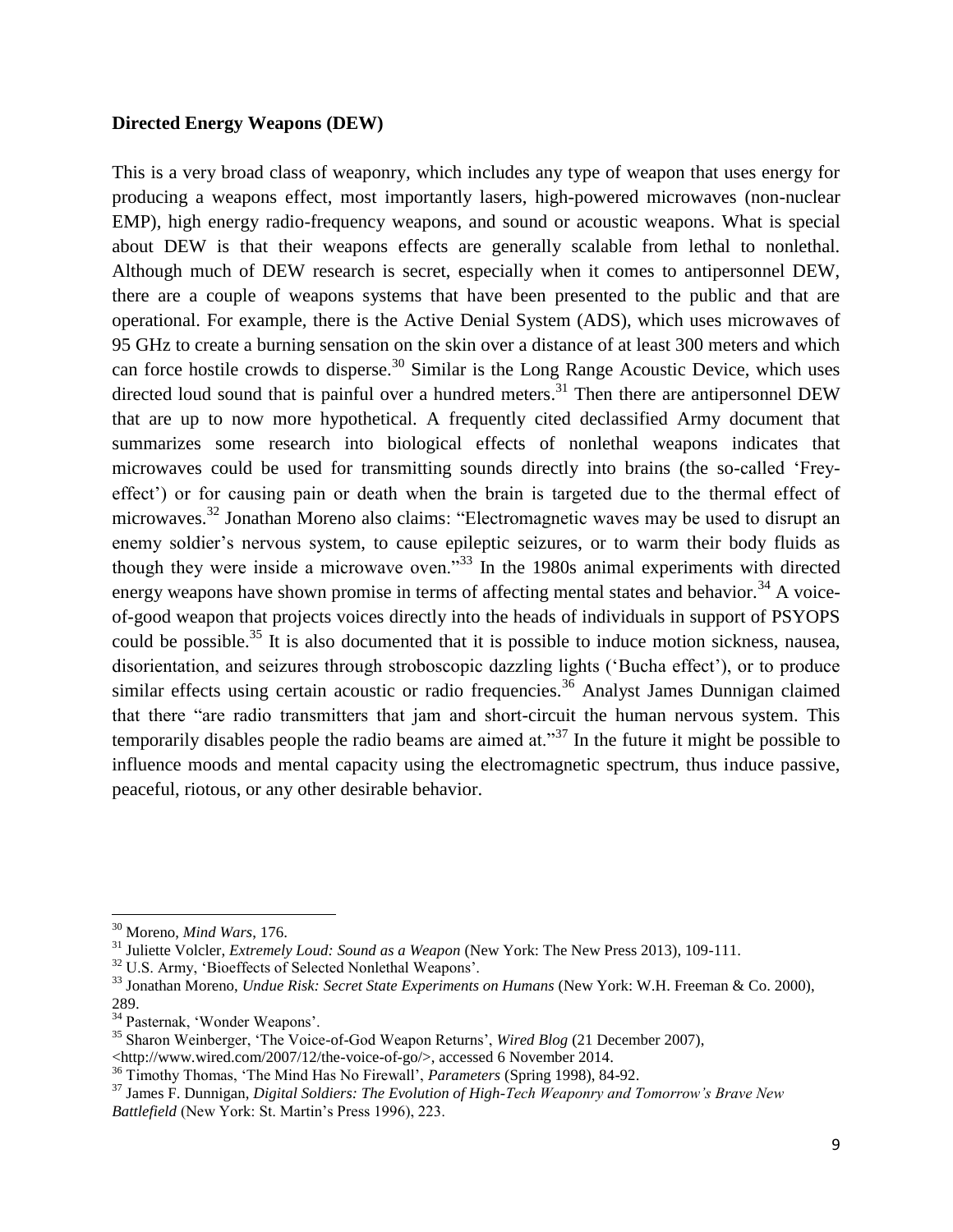#### **Information-/ Software Based Neuroweapons**

Not all neuroweapons need to be of a physical nature – some might just consist of information that is designed to manipulate behavior or it could be software that hacks neural devices or implanted chips. DARPA has within its Biological Technologies Office a neuroscience-based project called 'Narrative Networks', which aims "to understand how narratives influence human cognition and behavior, and apply those findings in international security contexts."<sup>38</sup> The context to national security is to understand why certain narratives are believed and others not and how narratives can support terrorism. The used methods include research into how the brain responds to certain narratives and the development of computer models of how narratives affect individuals and social networks. Such research can be used to make propaganda or psychological operations more effective or to undermine the propaganda of an adversary. Military Information Support Operations already intersect with cyber security and cyber operations because of the existence of online communities and social networks through which information spreads and through which people can be influenced. Once neural devices are more commonly used and are connected to computers they could be hacked like any other piece of electronics, the difference being that it is not just the correct functioning of an external device that is at stake, but also the functioning of the minds of users. A hacker of neural device could alter brain waves, moods, mental state and capacity of the user and might even take control of a user's body through a BCI to perform an unintended action.<sup>39</sup> Such hacking of a neural device and thus a user could even permanently 'rewire' the brain of the user or 'brainwash' them. Less technologically sophisticated methods of 'mind hacking' are imaginable. Malicious software might attack the minds of users by manipulating the flicker rate of the monitor and by displaying subliminal messages on the screen that cannot be consciously perceived.<sup>40</sup> Although the effectiveness of subliminal messages has been often dismissed, neuroscientists have found indications that subliminals do work in the sense of somewhat affecting the behavior of people who have been exposed to them. $41$ 

## **Threats and Challenges**

The term 'neurowarfare' has been in use for several years to broadly describe the military utilization of neuroscience and technology (neuro  $S/T$ ).<sup>42</sup> From the current literature three different aspects of 'neurowarfare' can be distinguished: 1) neurowarfare as neuro enhancement

 $\overline{\phantom{a}}$ <sup>38</sup> DARPA, 'Narrative Networks', Biological Technologies Office/ DARPA website,

<sup>&</sup>lt;http://www.darpa.mil/Our\_Work/BTO/Programs/Narrative\_Networks.aspx>, accessed 21 October 2014.

<sup>&</sup>lt;sup>39</sup> Hedley Leggett, 'The Next Hacking Frontier: Your Brain?', Wired Blog (9 July 2009),

<sup>&</sup>lt;http://www.wired.com/2009/07/neurosecurity/>, accessed 4 November 2014.

<sup>40</sup> Timothy Thomas, 'The Mind Has No Firewall', *Parameters* (Spring 1998), 84-92.

<sup>&</sup>lt;sup>41</sup> Gráinne Fitzsimons, Tanya L. Chartrand and Gavan Fitzsimons, 'Automatic Effects of Brand Exposure on

Motivated Behavior: How Apple Makes You "Think Different" ', *Journal of Consumer Research* 35/1, 21-35.

<sup>42</sup> Compare Zach Lynch and Byron Laursen, *The Neuro Revolution: How Brain Science Is Changing Our World* (New York: St. Martin's Press 2009), 153-180.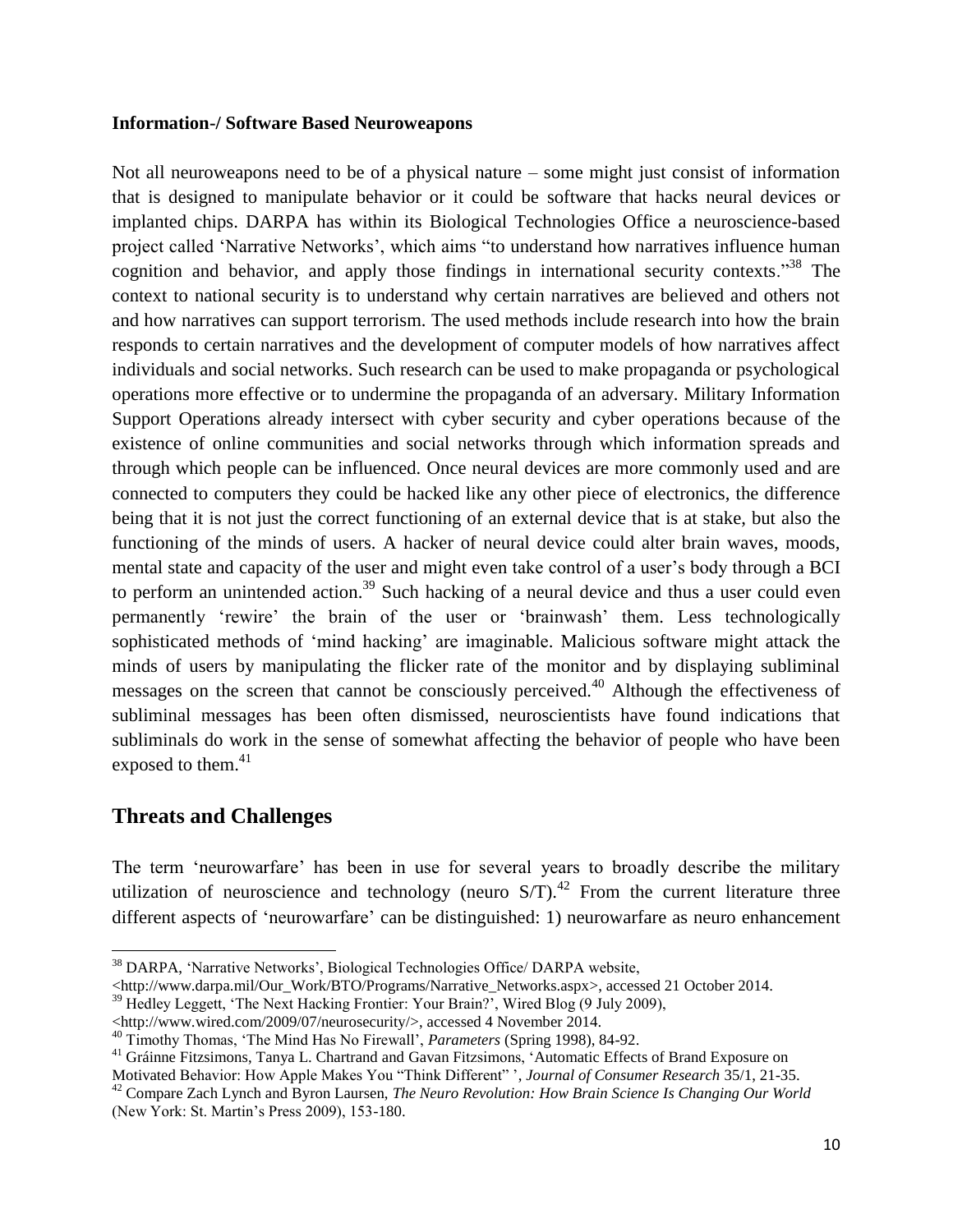of own personnel that allows them to perform better in terms of their cognitive abilities and decision-making; 2) neurowarfare as getting inside the heads of enemies for interrogation and strategic intelligence using neuro S/T; and 3) neurowarfare as neuro S/T enabled methods for influencing enemy behavior much more directly than mere PSYOPS. The ongoing academic debate on the potential future role of neuro S/T has already led some commentators to suggest that brains are becoming the new battlegrounds.<sup> $43$ </sup> The mind or 'neurospace' could soon emerge as a new distinct and most likely final domain of warfare after land, sea, air, outer space, and cyberspace.<sup>44</sup>

The most basic idea behind attacking the minds of enemies is very old. It has been first formulated by Sun Tzu, who pointed out that "[t]o subdue the enemy without fighting is the acme of skill." Similarly wrote PSYOPS specialists Paul E. Valley and Michael Aquino "that wars are fought and won or lost not on battlefields but in the minds of men."<sup>45</sup> All warfare is ultimately aimed at forcing the own will on the enemy and manipulating the enemy into accepting defeat and terminating hostilities. In the words of Richard Szafranski "[t]he object of war is, quite simply, to force or encourage the enemy to make what you assert is a better choice, or to choose what *you* desire the enemy to choose." <sup>46</sup> So it makes sense to direct most efforts and resources towards the psychological manipulation of the enemy instead of towards the physical destruction of things and the killing of people, which are really secondary to the subjugation of the enemy's will.

If this goal could be accomplished through the technical manipulation of an enemy's brain, which is responsible for our perceptions, emotions, and thinking, no violence would be necessary at all. Any power that could master 'mind control' technology would have achieved a far greater advantage than simply having a nuclear bomb while others have not. At the same time, the use of neuroweapons against entire societies would be much more acceptable than the use of nuclear weapons. As a result, nations will be interested in developing not only neuroweapons, but maybe also dedicated neurowarfare forces and doctrine. It is still hard to imagine how 'cognitive forces' could look like and how they could engage each other in a hypothetical 'neurospace', "where there is only virtuality, digital worlds, or pure consciousness, yet the manifestations and artifices of such combat occur in the realm of the material."<sup>47</sup> However, there are obvious threats and challenges that are either on the horizon or are already a major concern.

<sup>43</sup> Laura Sanders, 'Brains May Be War's Battlegrounds', *Science News* (17 December 2011), 14.

<sup>44</sup> Chloe Diggins and Clint Arizmendi, 'Hacking the Human Brain: The Next Domain of Warfare', *Wired Blog* (11 December 2012), <http://www.wired.com/2012/12/the-next-warfare-domain-is-your-brain/>.

<sup>&</sup>lt;sup>45</sup> Paul E. Valley and Michael Aquino, 'From PSYOP to MindWar: The Psychology of Victory', Headquarters  $7<sup>th</sup>$ Psychological Operations Group, Presidio at San Francisco, CA, 6.

<sup>46</sup> Richard Szafranski, 'Neocortical Warfare: The Acme of Skill', in: David Ronfeldt & John Arquilla, *In Athena's Camp: Warfare in the Information Age* (Santa Monica, CA: RAND 1997), 397.

<sup>&</sup>lt;sup>47</sup> James Canton, 'Foreword: Toward Our Neurofuture: Challenges, Risks, and Opportunities', in: James Giordano, *Neurotechnology: Premises, Potentials, and Problems* (Boca Raton, FL: CRC Press 2012), XV.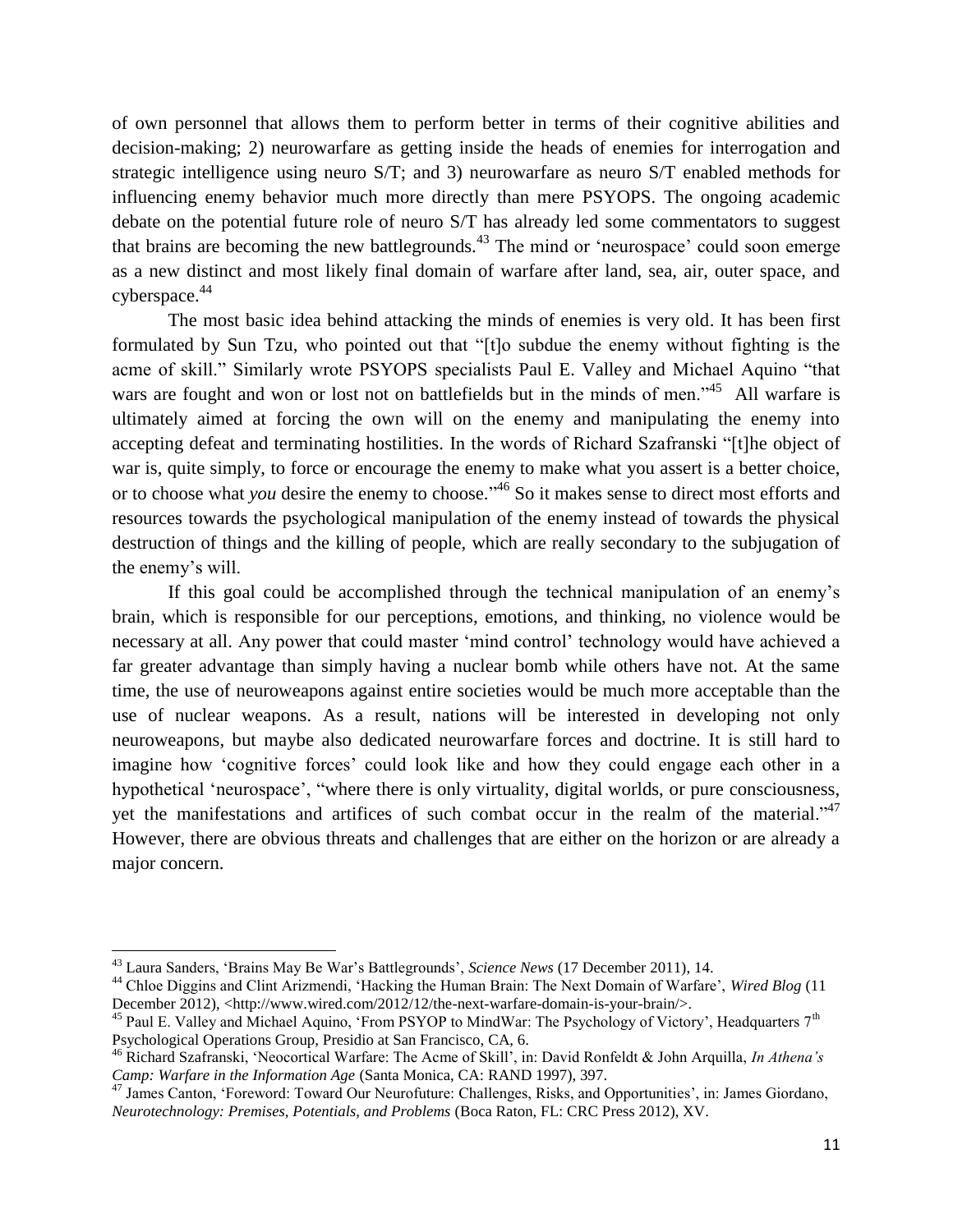#### **Misuse**

All technology can be used for good and bad. While neuro S/T that enhances warfighters, allows us to understand enemies better and to incapacitate them without need for violence might be considered as part of a humanitarian progress in warfare, the very same technology also allows for dangerous scenarios if it was misused. There are also troubling questions about the nonmilitary use of neuroweapons, for example in a domestic national security or law enforcement context. One of the more troubling questions is the use of neuro S/T for the forced treatment of the mentally ill, the criminal, and maybe other social deviants. This idea is old. The psychiatrist Robert Schwitzgebel proposed back in the 1960s a machine that could continuously locate criminals and that could potentially alter their mental states.<sup>48</sup> Terrorists might be electronically neutered so that they can be released into society, which would be cheaper than indefinite detainment, but also creates a host of ethical and legal issues.<sup>49</sup> A major concern is that innocent civilians might be abused for testing new neuroweapons on them.<sup>50</sup> Although Jonathan Moreno does not believe that such illegal experimentation could be currently occurring in the United States, he has acknowledged that some human experimentation will be necessary to develop future neuroweapons: "Because a new generation of weapons is being developed that are intended to incapacitate rather than kill an enemy, computer simulations and animal models can only go so far."<sup>51</sup> So how would one go about on testing the weapons without violating human rights? A problem with the CIA LSD experiments was to test the drug on people when they did not know they were having it. Similarly, it would be important to know how people respond to neuroweapons not knowing they are attacked. Some of the neuroweapons could also result in permanently damaging the health of test subjects. The legal and practical obstacles with respect to conducting human experiments in the West are considerable in the West, which have led some to suggest that this might just happen in great secrecy. But regardless of what the U.S. government does in this arena, it is obvious that there are many countries and even nonstate actors that may have far less qualms about human experimentation and who might attempt to this way gain an advantage over democratic states.

### **Proliferation**

 $\overline{a}$ 

Unfortunately, the broad proliferation of neuro S/T to a wide range of state and nonstate actors is a very likely scenario, as much neuro S/T is inherently dual-use and mostly developed for medical purposes. It would be difficult to deny countries advanced brain scanning and other neurotechnologies on the grounds of national security. Much of the technology could be in reach for nonstate actors and even private individuals. Neural devices, such as BCIs and neural

<sup>48</sup> Gordon Thomas, *Journey Into Madness: The True Story of Secret CIA Mind Control and Medical Abuse* (New York: Bantam Books 1990), 278.

<sup>49</sup> Weinberger, 'Mind Games'.

<sup>50</sup> Welsh, 'Cold War Nonconsensual Experiments'.

<sup>51</sup> Moreno, *Undue Risk*, 289.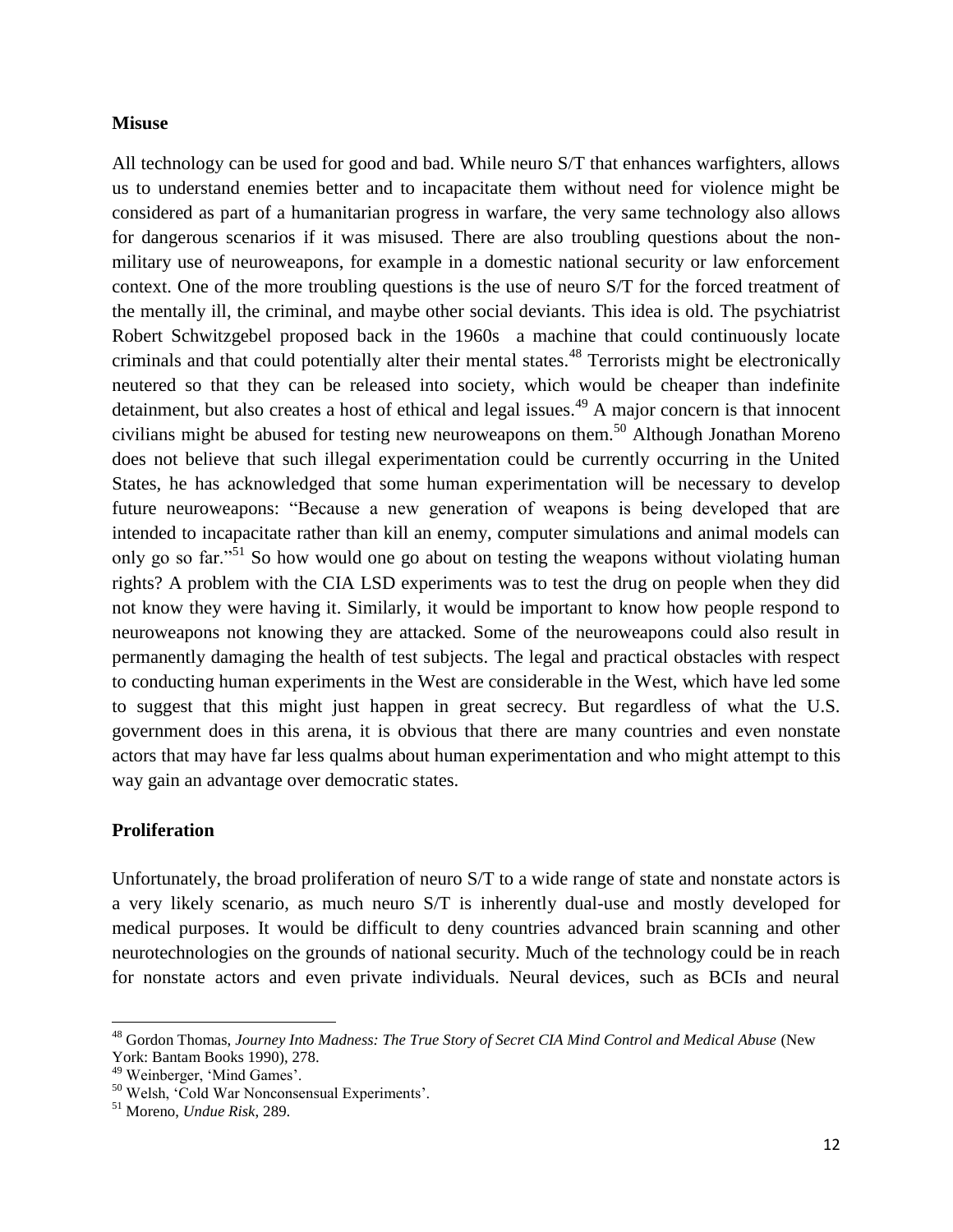implants and prostheses could become very widespread across society within a decade or less. Even some primitive DEW that target the brain or central nervous system do not in principle require resources that are beyond skilled individuals with moderate financial means.

Currently there are few indications of an ongoing global neuro S/T arms race. However, several nations outside the West have recently made substantial investments in medical neuroscience research, namely Japan, India, Iran, and China. The 2008 National Research Council report also cautions there could be a rapid expansion and escalation in the neuroscience degradation market if an effective cognitive weapon was developed by one nation.<sup>52</sup> The fear of falling behind in a crucial military technology area could make a neuro S/T arms race a selffulfilling prophecy. Jonathan Moreno believes: 'The powers that can claim the advantage and establish a "neurotechnology gap" between themselves and their adversaries will establish both tactical and strategic advantages that can render them dominant in the twenty-first century.'<sup>53</sup>

Up to now the United States still has a clear lead in neuro S/T, but it is foreseeable that others could catch up. The current global neuro S/T market has been estimated to be \$150 billion annually with more rapid growth expected in Asia and Latin America, which could overtake the U.S. by 2020. James Giordano argues: "In this light, failing to initiate and maintain neuroS/T RDTE is not acceptable because the USG will lose scientific, as well as economic and arguably military, advantage upon the  $21<sup>st</sup>$  century world-stage."<sup>54</sup>

It is well established that both Russia and China have researched unorthodox types of weapons that attack the human mind and nervous system in the past. A recent study by Serge Kernbach from the Research Center for Advanced Robotics and Environmental Science in Stuttgart, Germany shows that the Soviet Union had invested over one billion dollars in psychic research and the development of so-called 'psychotronic weapons'.<sup>55</sup> It has been reported in the press that Russia's Ministry of Defense is funding the development of new types of electromagnetic antipersonnel weapons that could 'zombie people' or rather alter mental states and thereby degrade their ability to think and act straight.<sup>56</sup> Zach Lynch mentions in his book several Cold War era Russian research projects for the development of biochemical neuroweapons, such as Project Flute, which would be a neurotoxin that remains dormant until triggered by stress and then could "damage the nervous system, alter moods, trigger psychological changes, and even kill."<sup>57</sup> Military analyst Timothy Thomas has written more than

<sup>52</sup> National Research Council, *Emerging Cognitive Neuroscience and Related Technologies*, 133.

<sup>53</sup> Moreno, *Mind Wars*, 30.

<sup>&</sup>lt;sup>54</sup> Sarah Canna, 'Leveraging Neuroscientific and Neurotechnological Developments with a Focus on Influence and Deterrence in a Networked World', Carnegie Endowment Neurodeterrence Workshop (18 October 2013), <http://carnegieendowment.org/files/U\_NeuroDeterrence\_Workshop\_Approved\_for\_Public\_Release\_31Jan14v2.pd f>, accessed 6 November 2014.

<sup>&</sup>lt;sup>55</sup> Serge Kernbach, 'Unconventional Research in USSR and Russia: Short Overview', Cybertronics Research, Research Center for Advanced Robotics and Environmental Science, Stuttgart.

<sup>56</sup> Christopher Leake and Will Stewart, 'Putin Targets Foes with "Zombie Gun" Which Attack Victims' Central Nervous System', *Daily Mail Online* (31 March 2012), <http://www.dailymail.co.uk/news/article-2123415/Putintargets-foes-zombie-gun-attack-victims-central-nervous-system.html>, accessed 6 November 2014.

<sup>57</sup> Zach Lynch, *The Neuro Revolution: How Brain Science is Changing Our World* (New York: St. Martin's Press 2009), 158.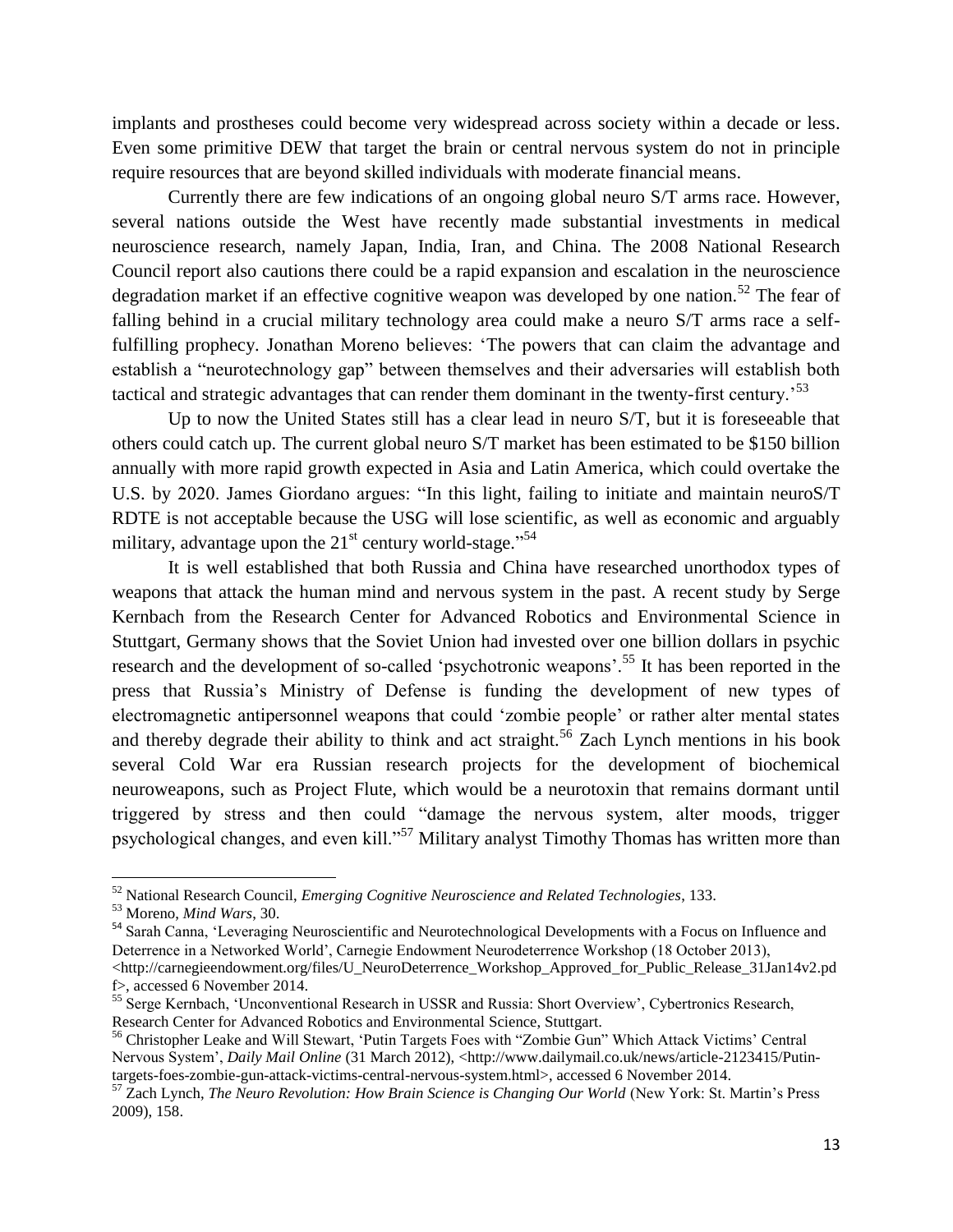a decade ago about the Chinese being interested in 'new concept weapons' for 'human network attacks', which include 'infrasound weapons, lasers, microwave and particle beam weapons and incoherent light sources.<sup>58</sup> Given China's growing economic prowess and its investments in neuroscience research, which already alarmed the NRC back in 2008, and its ability to conduct human experimentation on a sufficient scale necessary for developing neuroweapons, the country could leap far ahead of the West. Apart from the conventional military threat by state actors there could be also new security challenges on the horizon.

#### **New Security Threats**

 $\overline{a}$ 

Neuro S/T will lead to the emergence of some entirely new and nontraditional security threats, amongst them new challenges to state secrecy and new forms of terrorism. Adversaries might try to remotely monitor the mental processes of leaders or other people of interest. Developing computer models of their minds could enable adversaries to predict their behavior and decisions. Captured personnel could be forced to reveal secrets by scanning their brains or by hacking their brain implants. Since all electronic devices can be in be in principle be hacked, there is no reason to believe that neural devices would be any different. A hacker could remotely hack into brain implants and thereby possibly access and alter the mental states, emotions, thoughts, and memories of people. Unless extensive precautions are taken nobody could be save from having their mental processes monitored and potentially being remotely influenced.

In the 1950s the CIA tried to create 'Manchurian candidates', who could be programmed to carry out any mission without their knowledge or consent, in its Project Artichoke. The CIA tried drugs, hypnosis, electroshocks, and sensory deprivation, also in combination, but was ostensibly unsuccessful.<sup>59</sup> More advanced methods of behavioral modification could make the programmable and unwitting assassin a reality. Long before the CIA became interested in mind control religious cults and radical political groups have used brainwashing techniques for radicalizing and manipulating their members. There are already indications that terrorist groups are brainwashing and indoctrinating children, who are then used for suicide bombings in Afghanistan and elsewhere. Some jihadis are self-radicalized using the Internet as a remote brainwashing tool. The psychiatrist Peter Olssen suggests that "[m]any repeated watching of jihadist websites for hour after hour can be similar to self-hypnosis with posthypnotic suggestion towards violent action."<sup>60</sup> While the brainwashing techniques used by radical religious and political groups are known to be working, but are time-consuming and expensive, terrorist groups and cults might be looking for a short-cut that can more quickly and effectively turn ordinary people into terrorist willing to give up their lives for the cause or to allow themselves to be enslaved. Neuro S/T could provide potentially provide them with such tools. This could make

<sup>58</sup> Timothy Thomas, 'Human Network Attacks', *Military Review* (September/ October 1999), 28.

<sup>59</sup> Compare John Marks, *The Search for the 'Manchurian Candidate': The CIA and Mind Control: The Secret History of the Behavioral Sciences* (New York: W.W. Norton & Co. 1991).

<sup>60</sup> Peter Olsson, *Making of a Homegrown Terrorist: Brainwashing Rebels in Search of a Cause* (Westport, CT: ABC-CLIO 2014), 6.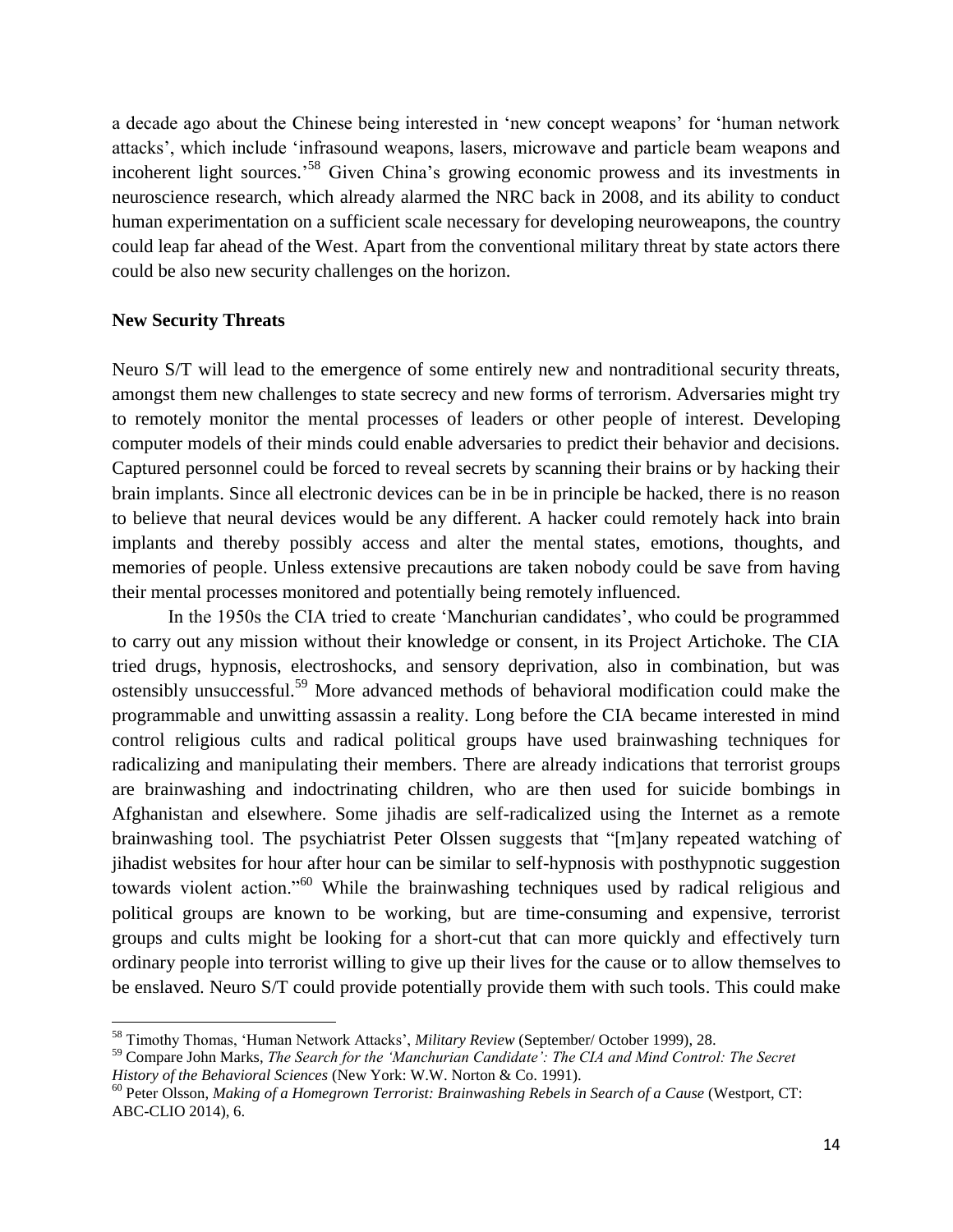it extremely difficult to identify terrorists or assassins beforehand since anybody could be turned unwittingly and unknowingly. Terrorist acts that have been programmed into unwitting individuals might be incorrectly described as 'lone wolf' terrorism, which means that connections to the real perpetrators are potentially missed and the nature of the threat remains misunderstood.

These kinds of manipulations would certainly require the kind of technology that only states could have the resources to develop. However, there are also much more primitive neuroweapons that could be easily in reach for even amateur terrorists. There are growing concerns about DIY high energy radio frequency weapons built from modified microwave ovens that could be used for covertly attacking neighbors by exposing them to unhealthy electromagnetic radiation.<sup>61</sup> More and more cases of 'electronic harassment' like James Walbert make it to court and indicate this is already an issue for society to which legislation, courts, and law enforcement needs to respond to.<sup>62</sup>

# **Neurosecurity**

The coming age of neuro warfare necessitates the development of a new concept of security or a new overall strategy for dealing with some of the threats and challenges that come with greater knowledge of the brain and neuro S/T. Jonathan Moreno has proposed the term 'neurosecurity' in his 2006 book, which refers to "both to the ways that science and technology targeted at the brain and nervous system should be managed for the public good, and the means that democratic states must develop to protect themselves from their adversaries."<sup>63</sup> This final section aims to develop further some of Moreno's ideas for neurosecurity, to evaluate the defensive options, and to sketch measures that can be taken for the benefit of national security and the security of society and individuals.

## **Neurosecurity and Neuroethics**

According to Moreno, neurosecurity should be guided by neuroethics, which would have to achieve a balance between the demands of national security and individual liberties to deal with the new threats to public safety and security. He acknowledges that the great secrecy surrounding the development of neuroweapons is a challenge for maintaining democratic accountability.<sup>64</sup> Society will not be able to have a meaningful discussion about neuroethics if the relevant technologies and their true capabilities remain secret. Moreno discusses in this context the secret Soviet bioweapons program, which had been hidden in a civilian research organization named *Biopreparat*. There is the concern that a similarly large neuroweapons program could be

<sup>61</sup> Compare David Gunn, *Poor Man's Ray Gun* (Desert Publications 1996).

<sup>62</sup> David Hambling, 'Court to Defendant: Stop Blasting that Man's Mind!', *Wired Blog* (1 July 2009),

 $\lt$ http://www.wired.com/2009/07/court-to-defendant-stop-blasting-that-mans-mind/>, accessed 6 November 2014.

<sup>63</sup> Moreno, *Mind Wars*, 185.

<sup>64</sup> Ibid., 187.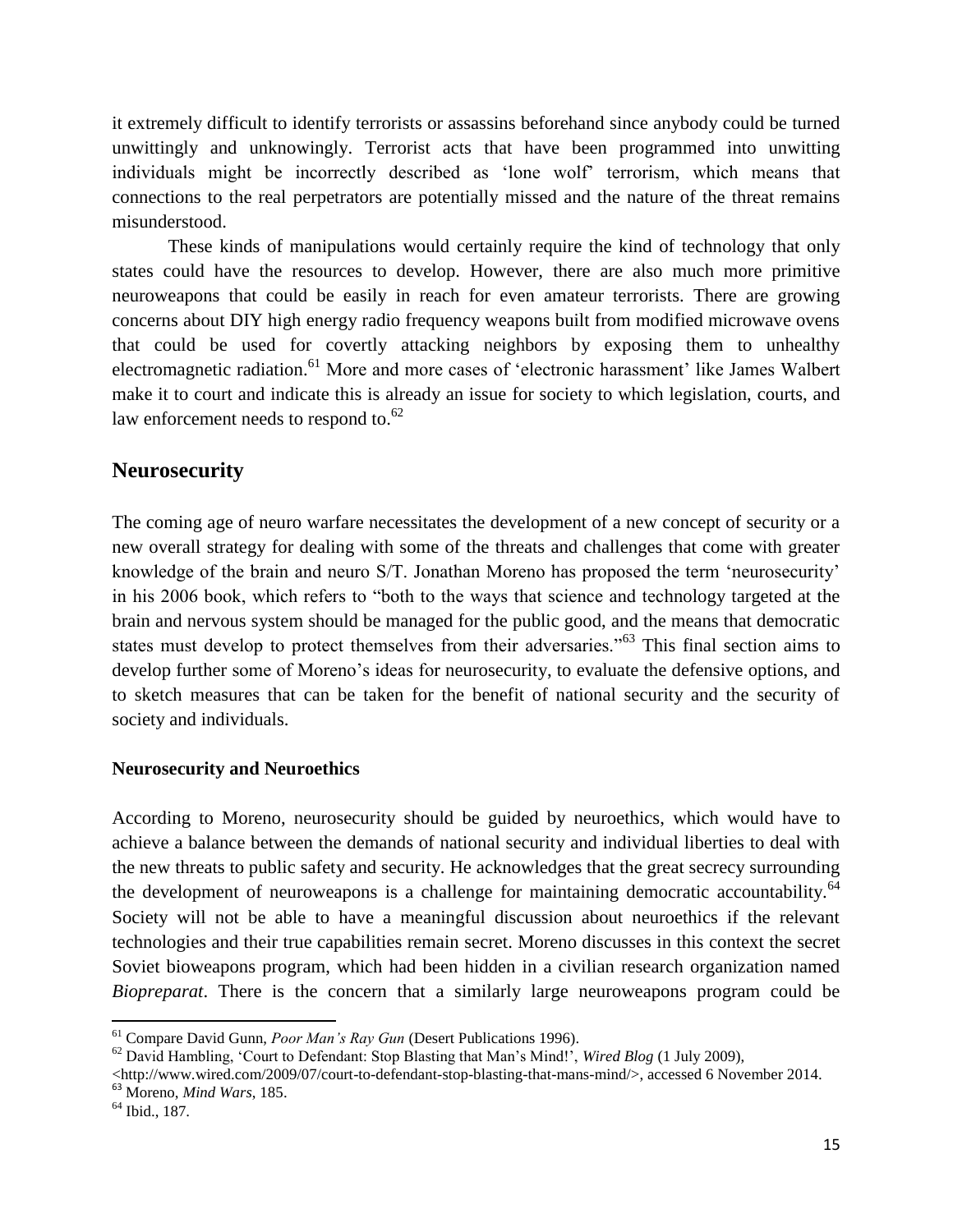concealed under the guise of biomedical research, which could result in severe breaches of ethical standards, for example with respect to involuntary human experimentation.

In addition, there is the problem that neuroethics, which is a subfield of bioethics, is a relatively young area of philosophic inquiry. It grew out of the ethical concerns of several neuroscientists with respect to the societal impact and uses of their work, who founded the (International) Neuroethics Society in 2006. Up to now there is no overall consensus with respect to many key ethical issues, such as interventions in the brain or the monitoring of mental processes. Tampering with the human mind raises some very fascinating, as well as very troubling ethical questions that any advanced democratic society will have to confront relatively soon. James Giordano and Rachel Wurzman have pointed out "neurotechnology can be used to create weapons that may have unprecedented capacity to alter cognitions, emotions, beliefs, and behaviors of individuals, and groups – if not societies.<sup> $55$ </sup> Some of the questions are: Should soldiers be forced to take drugs that cognitively enhance them or accept invasive or noninvasive neural devices that monitor their brains and that could exercise some level of control over their mental states? Under what circumstances can it be permissible to invade the privacy of other people's minds? When would it be permissible to use mind-altering nonlethal neuroweapons? Should it be allowed to target civilians with such weapons in an effort to win their hearts and minds in counterinsurgencies? Is it permissible to drive enemy combatants into despair and suicide? Should it be permissible to direct neuroweapons against entire societies to promote desirable behavior or for engineering society to cope with challenging problems like environmental degradation or terrorism?

Many of these questions need to be carefully discussed by neuroscientists and ethicists in order to develop an effective legal framework that restrains governments and corporations from using neuro S/T in an unethical manner. There are already a range of legal issues and concerns that come with the use of neuroweapons, which have been raised by the Royal Society report. Some neuroweapons could already violate existing international law, for example biochemical neuroweapons may violate the Chemical Weapons Convention or the Biological and Toxin Weapons Convention.<sup>66</sup> Stephen White has also questioned the legality of brain-machine interface weapons because they could undermine existing international law and legal standards. For example, it could be impossible for a prosecutor investigating war crimes to prove that a soldier whose brain controlled a weapons systems with a BCI has 'willfully' killed noncombatants and would be guilty of a war crime since Western legal standards have always distinguished between thought and action. $67$ 

Before any neuroweapons are introduced and transitioned to the battlefield the legal and ethical concerns have to be addressed, including concerns about their potential use in a domestic and law enforcement context, as well as the question of forced enhancement and treatment.

<sup>&</sup>lt;sup>65</sup> James Giordanao & Rachel Wurzman, 'Neurotechnologies as Weapons in National Intelligence and Defense – An Overview', *Synesis* (2011), T:68-T:69.

<sup>66</sup> Royal Society, *Brain Waves*, 8.

<sup>67</sup> Stephen White, 'Brave New World: Neurowarfare and the Limits of International Humanitarian Law', *Cornell International Law Journal* 41 (2008), 194-196.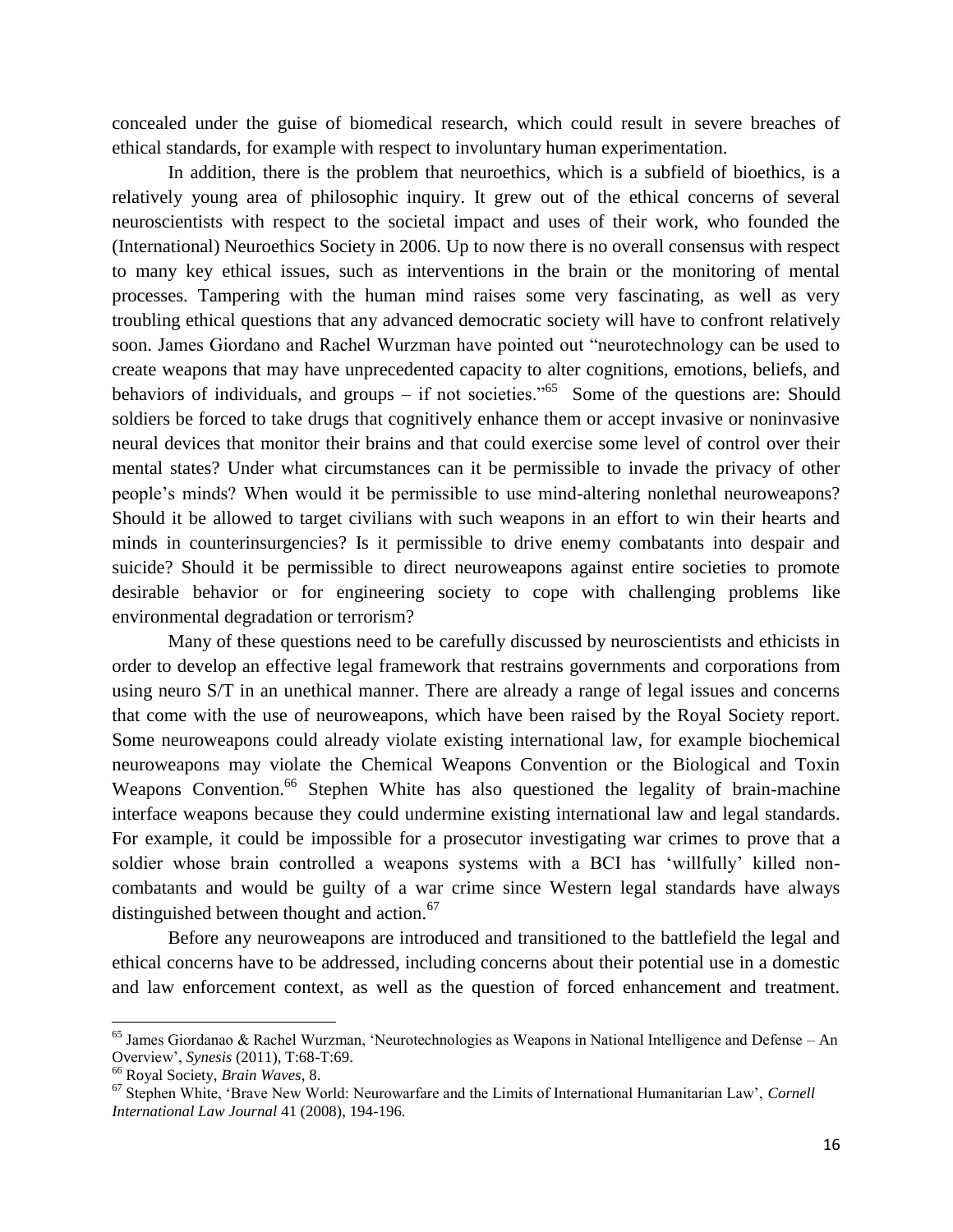However, more difficult than the regulation of the use of neuroweapons by governments is the second aspect of neurosecurity, which is 'neurodefense'.

### **Neurosecurity and Neurodefense**

Considering the problem of dual-use applications and the fact that many neurotechnologies could be in reach for many actors, it is inevitable that proliferation will occur and that adversarial and nefarious actors will be tempted to use the new powerful technology. It cannot be expected that all relevant actors will play by the rules, even if it was possible for all governments of the world to agree on a legal framework for the use of neurotechnology in a national security context. This means that steps have to be taken to actively defend against future attacks by adversaries with neuroweapons, maybe even before any are developed or deployed. Neurowarfare attacks could be directed against individuals, groups, or society as a whole. A wide range of different technologies could be employed by a range of actors against a variety of targets with different aims. It follows that defenses need to be multi-layered and multi-faceted. There are four general security strategies that can be considered in the context of developing a doctrine of neurodefense: detection, deterrence, reaction, and adaptation.<sup>68</sup> This section will briefly discuss each one of them.

*Detection*: successful neurosecurity requires the ability to accurately detect attacks so that one can respond. This would mean the development of a new discipline of 'neuroforensics'. At the moment it is unclear how neuroforensics could look like, but it would have to comprise of a great variety of disciplines and technologies, including cyber security, brain monitoring and scanning, and the detection of antipersonnel DEW and biochemical agents. If attacks are directed against a single individual it could be particularly be particularly difficult, if not impossible, for the individual to understand that they may be influenced or mind controlled. For example, members of religious cults always reject the notion that they may have been brainwashed. The brain simply has no mechanism to detect covert mind manipulation. In the past psychiatrists, who have studied brainwashing techniques, have advised governments and courts about whether individuals have been brainwashed or not as in the famous Patty Hearst case. In the future brain scanning methods might enable neuroscientists to exactly determine whether a brain has been manipulated or otherwise interfered with.

*Deterrence*: if it was impossible to prevent proliferation of neuroweapons, it could still be possible to deter their use by certain actors. Similarly to cyber warfare it could be difficult to detect attacks and to trace them back to their true origin. Adversaries could be able to successfully conceal their neurowarfare capabilities, carry out attacks covertly, or make it seem that other parties are responsible. Therefore quick and accurate detection capabilities will be key

 $\overline{\phantom{a}}$ <sup>68</sup> Fred Cohen, 'Influence Operations', *Fred Cohen & Associates* (2011),

<sup>&</sup>lt;http://all.net/journal/deception/CyberWar-InfluenceOperations.pdf>, accessed 6 November 2014.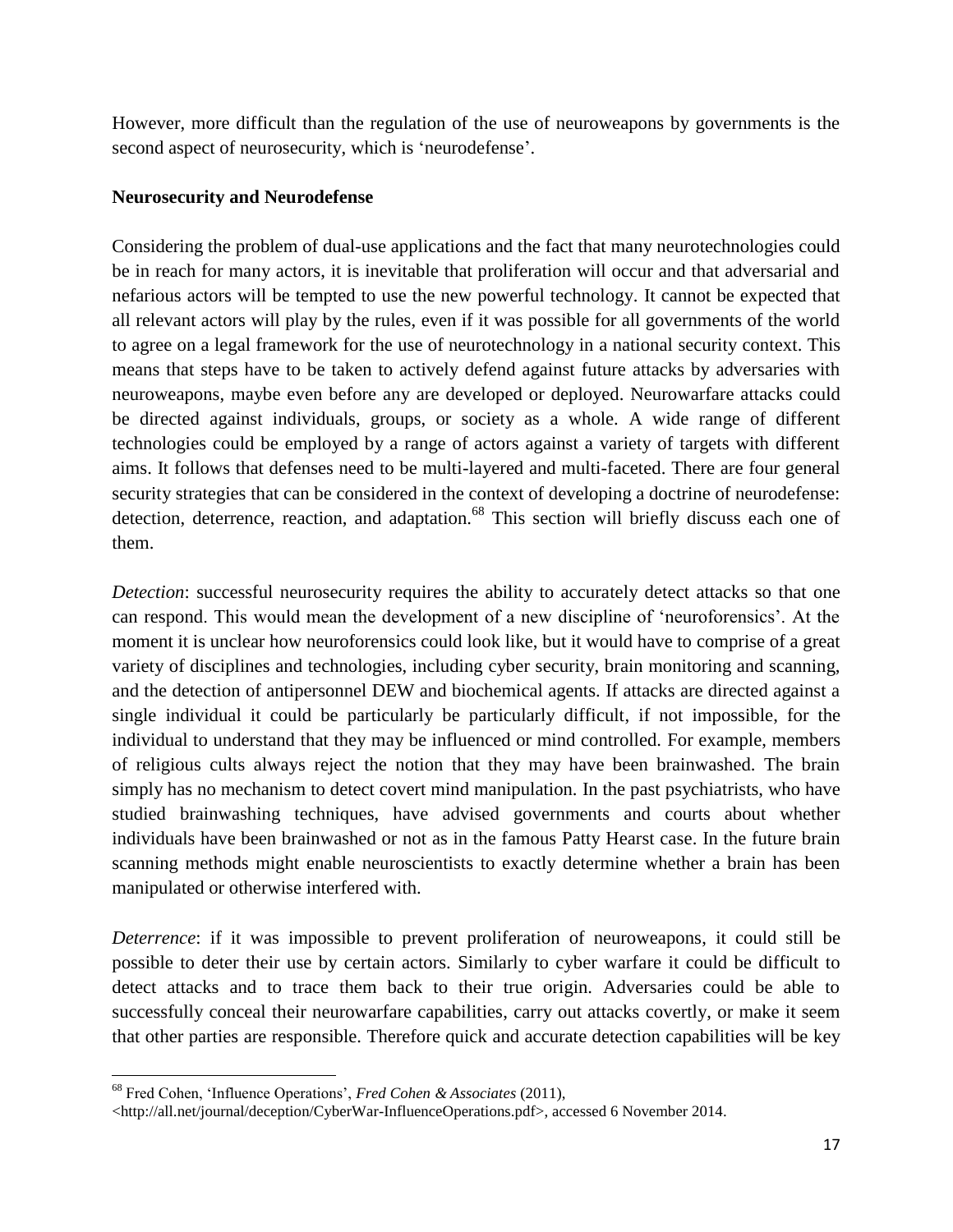to successful deterrence. It could be more difficult to deter nonstate actors, as attacks directed against individuals rather than groups or societies might go undetected for a long time, as they would not produce an effect that is immediately visible. Deterrence would also require some neurowarfare doctrine that spells out what kind of retaliatory action would follow an attack. What kind of threat of a retaliatory action can be plausible for successful deterrence? For example, under what kind of circumstances should a nuclear counterattack be considered?

*Reaction*: if an attack cannot be deterred, one has to consider how to react to the attack when it does occur. One could respond by destroying whatever weapons systems is conducting the attack or by targeting the enemy's command center controlling the attack. An intuitive solution would be also a response in kind: the response would mirror the attack in type and damage caused. A neuroweapons attack on a society, e.g. a 'neuro-subversion' or attempt to steer the emotions/ mental states of a society, would be answered with a similar type of attack on the enemy's society. This obviously raises the more fundamental question whether such action directed against mostly innocent people would be an ethically appropriate response. Another possibility would be to choose an asymmetric strategy for responding to the attack, aimed at attacking whichever is most valuable to adversary.

*Adaptation*: in the long run militaries and societies will have to adapt to the threat of neuroweapons by taking extensive protective measures that reduce the enemy's ability to use them effectively. Again, considering the wide range of technologies that could be used for neuroweapons, defensive strategies must be multi-faceted. Timothy Thomas famously pointed out that 'the mind has no firewall'. However, it would have to be a necessary to engineer something like a firewall for the human mind. For example, neural devices need to be designed from the beginning with security in mind.<sup>69</sup> Relevant technology needs to be domestically and internationally controlled. Security services, law enforcement, and courts need to be sufficiently informed about the existence of potential neuroweapons technologies and need to be trained to investigate possible nefarious usage of such technology. The minds of soldiers and of political leaders might need to be shielded against attempts of remote influencing and remote mind control. More ambitiously, societies might even try to shape the neuroecology in a way that reduces opportunities for nefarious manipulation. These will be great challenges, but they are not insurmountable.

# **Conclusion**

Neuro S/T is on the verge of transforming warfare in very fundamental ways. Nations might attempt to conquer the neurospace (a hypothetical space where consciousness connects with the real world), which would be the ultimate domain of warfare from where all other domains (land,

 $\overline{\phantom{a}}$ <sup>69</sup> Tamara Denning, Yoki Matsuoka and Tadayoshi Kohno, 'Neurosecurity: Security and Privacy for Neural Devices', *Neurosurg Focus* 27 (July 2009), 2.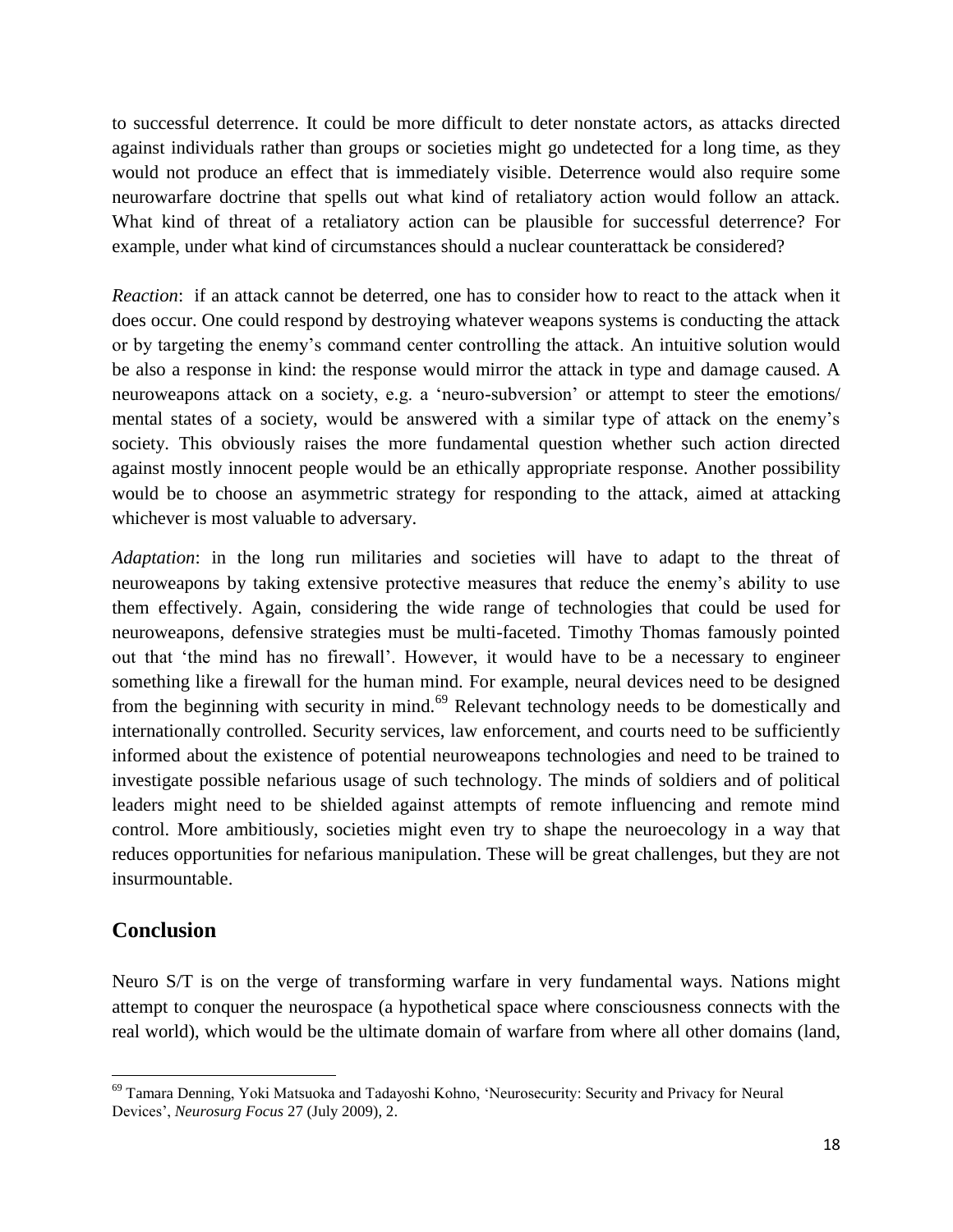sea, air, space, cyberspace) could be theoretically dominated. Considering the enormous breakthroughs in neuroscience, neurowarfare is not a half century away as Moreno suggests, but could arrive a lot sooner. Without doubt our increasing understanding of the brain will lead to many unprecedented challenges and dangers. Neuroweapons will spread, they will be misused, and they will lead to new security threats. But it is important to keep in mind that while neuroweapons that could influence or even control the behavior of enemies may appear for now to be the perfect or ultimate weapons, it will also be possible to defend against them. Most likely, many ideas for successful neurosecurity and defense can be learned from both biosecurity and cyber security. It will be possible to master these challenges. However, more important than neurodefense will be for society and decision-makers to figure out how to use neuro S/T for the betterment of humanity rather than for the perpetuation of human conflict and warfare while not at the same time crushing individual freedom and autonomy. We have to think carefully about neuroethics before rushing into an age of unrestrained neurowarfare.

## **Bibliography**

- Aftergood, Steven, 'The Soft-Kill Fallacy', *The Bulletin of Atomic Scientists* (September/ October 1994), 40-45.
- Armstrong, Doree and Michelle Ma, 'Researcher Control Colleague's Motions in 1<sup>st</sup> Brain-to-Brain Interface', *UW Today* (27 August 2013), [http://www.washington.edu/news/2013/08/27/researcher-controls-colleagues-motions-in-](http://www.washington.edu/news/2013/08/27/researcher-controls-colleagues-motions-in-1st-human-brain-to-brain-interface/)[1st-human-brain-to-brain-interface/,](http://www.washington.edu/news/2013/08/27/researcher-controls-colleagues-motions-in-1st-human-brain-to-brain-interface/) accessed 6 November 2014.
- Bland, Eric, 'Army Developing "Synthetic Telepathy", *NBC News* (13 October 2008), <http://www.nbcnews.com/id/27162401/ns/technology\_and\_science-science/t/armydeveloping-synthetic-telepathy/#.VEF0x2es\_8U>, accessed 6 November 2014.
- Blank, Robert H., *Intervention in the Brain: Politics, Policy, and Ethics* (Cambridge, MA: MIT Press).
- Canna, Sarah, 'Leveraging Neuroscientific and Neurotechnological Developments with a Focus on Influence and Deterrence in a Networked World', Carnegie Endowment Neurodeterrence Workshop (18 October 2013), <http://carnegieendowment.org/files/U\_NeuroDeterrence\_Workshop\_Approved\_for\_Pub lic\_Release\_31Jan14v2.pdf>, accessed 6 November 2014.
- Cohen, Fred, 'Influence Operations', *Fred Cohen & Associates* (2011), <http://all.net/journal/deception/CyberWar-InfluenceOperations.pdf>, accessed 6 November 2014.
- de Cordoba, Jose, 'In Colombia, the Drug Burundanga Is Street Thugs' Weapon of Choice', *Wall Street Journal* (7 July 1995), 1.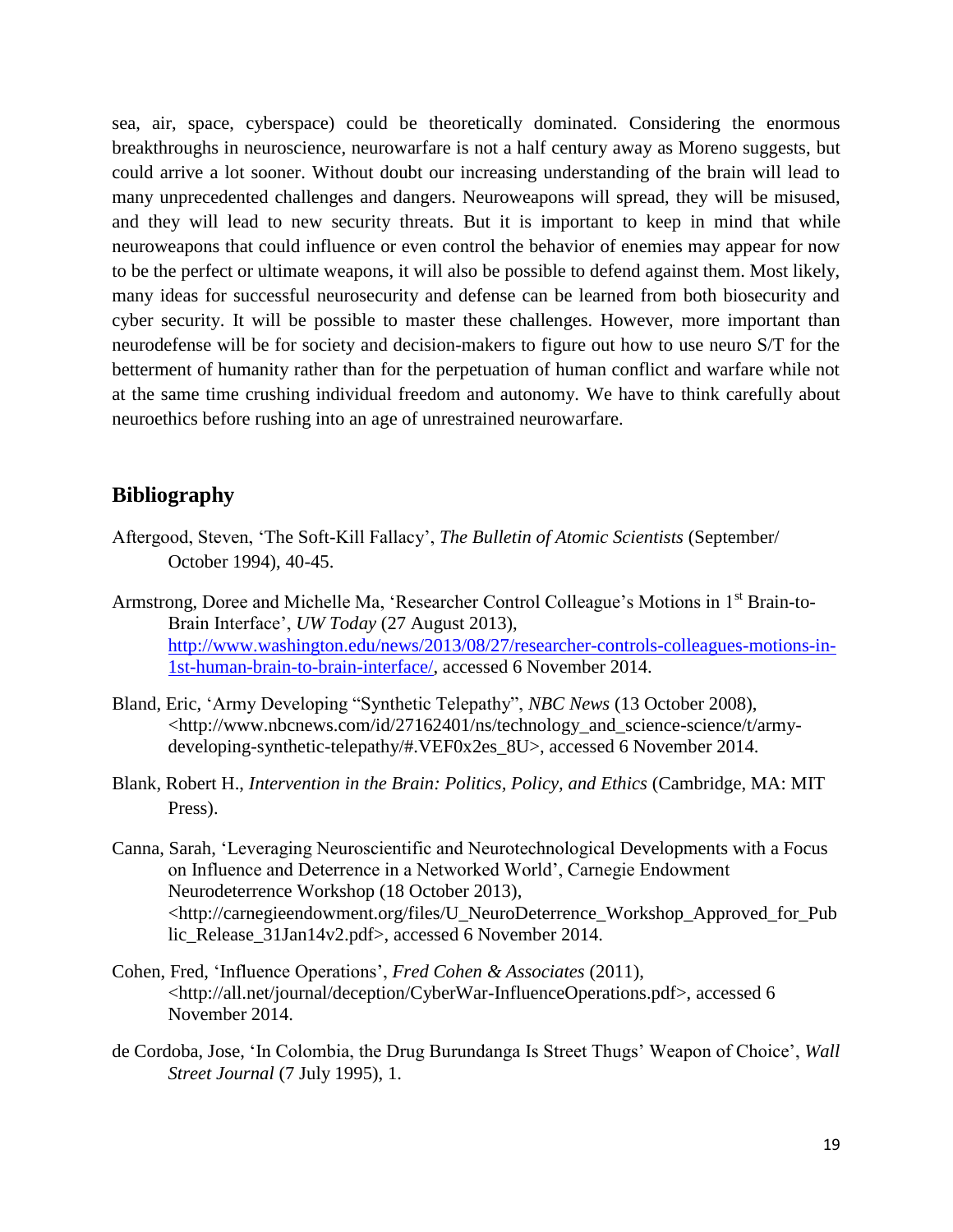- Denning, Tamara, Yoki Matsuoka and Tadayoshi Kohno, 'Neurosecurity: Security and Privacy for Neural Devices', *Neurosurg Focus* 27 (July 2009), 1-4.
- Diggins, Chloe and Clint Arizmendi, 'Hacking the Human Brain: The Next Domain of Warfare', *Wired Blog* (11 Dec. 2012), <http://www.wired.com/2012/12/the-next-warfare-domainis-your-brain/>, accessed 6 November 2014.
- Dillow, Clay, 'DARPA Wants to Install Ultrasound Mind Control Devices in Soldiers' Helmets', *Popular Science* (9 September 2010), <http://www.popsci.com/technology/article/2010- 09/darpa-wants-mind-control-keep-soldiers-sharp-smart-and-safe>, accessed 6 November 2014.
- Eidelson, Roy, 'Neuroscience, Special Forces and Yale', *Counterpunch* (6 Mar. 2013), <http://www.counterpunch.org/2013/03/06/neuroscience-special-forces-and-yale/>.
- Giordano, James (ed.), *Advances in Neurotechnology Research and Applications: Neurotechnology: Premises, Potential, and Problems* (London: CRC Press 2012).
	- \_\_\_\_\_\_\_(ed.), *Neurotechnology in National Security and Defense: Practical Considerations, Neuroethical Concerns* (Boca Raton, FL: CRC Press 2014).
- Giordano, James and Rachel Wurzman, 'Neurotechnologies as Weapons in National Intelligence and Defense: An Overview', *Synesis* 2011, 55-71.
- Gunn, David, *Poor Man's Ray Gun* (Desert Publications 1996).
- Hambling, David, 'Court to Defendant: Stop Blasting that Man's Mind!', *Wired Blog* (1 July 2009), <http://www.wired.com/2009/07/court-to-defendant-stop-blasting-that-mansmind/>, accessed 6 November 2014.
- Keim, Brendan, 'Uncle Sam Wants Your Brain', *Wired Blog* (13 Aug. 2008), <http://www.wired.com/2008/08/uncle-sam-wants-2/>.
- Kernbach, Serge, 'Unconventional Research in USSR and Russia: Short Overview', Cybertronica Research, Research Center of Advanced Robotics and Environmental Science, Stuttgart, Germany.
- Koplow, David A., *Non-lethal Weapons: The Law and Policies of Revolutionary Technologies for the Military and Law Enforcement* (Cambridge: Cambridge University Press 2006).
- Leake, Christopher and Will Stewart, 'Putin Targets Foes with "Zombie Gun" Which Attack Victims' Central Nervous System', *Daily Mail Online* (31 March 2012), <http://www.dailymail.co.uk/news/article-2123415/Putin-targets-foes-zombie-gunattack-victims-central-nervous-system.html>, accessed 6 November 2014.
- Leggett, Hedley, 'The Next Hacking Frontier: Your Brain?', Wired Blog (9 July 2009), <http://www.wired.com/2009/07/neurosecurity/>, accessed 4 November 2014.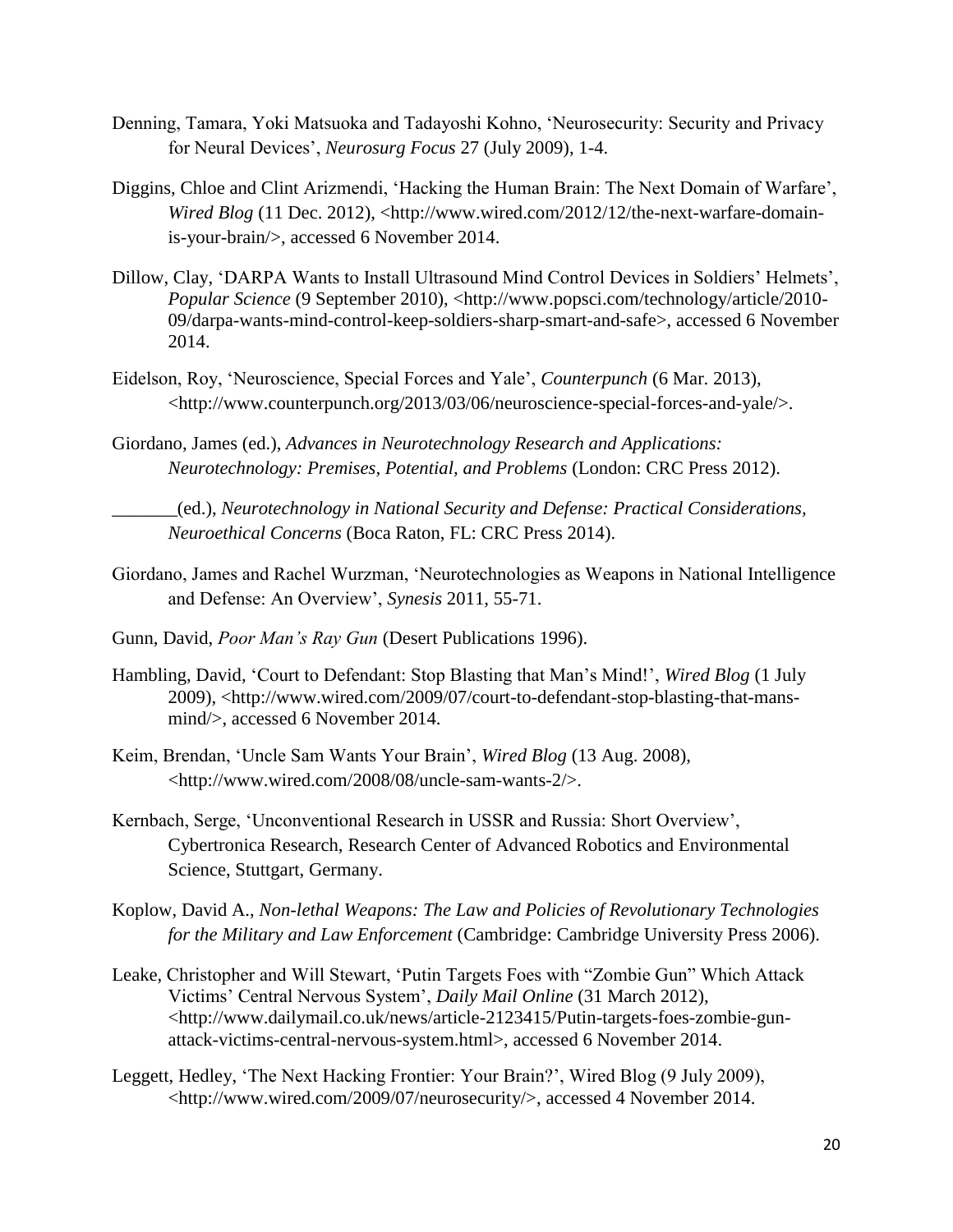- Lynch, Zach, *The Neuro Revolution: How Brain Science is Changing Our World* (New York: St. Martin's Press 2009).
- Marks, John, *The Search for the 'Manchurian Candidate': The CIA and Mind Control: The Secret History of the Behavioral Sciences* (New York: W.W. Norton & Co. 1991).
- Marks, Jonathan H., 'A Neuroskeptic's Guide to Neuroethics and National Security', *AJOB Neuroscience* 1/2 (2010), 4-12.
- Moreno, Jonathan D., *Undue Risk: Secret State Experiments on Humans* (New York: W.H. Freeman and Co. 2000).
- Moreno, Jonathan D., *Mind Wars: Brain Research and National Defense* (New York: Bellevue Literary Press 2012).
- Narula, Sunil, 'Psychological Operations (PSYOPS): A Conceptual Overview', *Strategic Analysis* 28/1 (Jan.-Mar. 2004), 177-192.
- National Research Council, *Emerging Cognitive Neuroscience and Related Technologies* (Washington, DC: National Academies Press 2008).
- National Research Council, *Opportunities in Neuroscience for Future Army Applications* (Washington, DC: National Academy Press 2009).
- National Science Foundation, "BRAIN: Brain Research Through Advancing Innovative Neurotechnologies", *NSF website*, <http://www.nsf.gov/news/special\_reports/brain/initiative/>, accessed 3 October 2014.
- Olsson, Peter, *Making of a Homegrown Terrorist: Brainwashing Rebels in Search of a Cause* (Westport, CT: ABC-CLIO 2014).
- Pasternak, Douglas, 'Wonder Weapons', *U.S. News and World Report* 123/1, 38-44.
- Resnik, David B., 'Neuroethics, National Security and Secrecy', *The American Journal of Bioethics* 7/5 (2007), 14-15.
- Royal Society, *Brain Waves Module 3: Neuroscience, Conflict and Security* (London: The Royal Society 2012).
- Sanders, Laura, 'Brains May Be Wars' Battleground', *Science News* 180/13 (2011), 14.
- Shachtman, Noah, 'Air Force Wants Neuroweapons to Overwhelm Enemy Minds', *Wired Blog* (2 November 2010), <http://www.wired.com/2010/11/air-force-looks-to-artificiallyoverwhelm-enemy-cognitive-capabilities/>, accessed 6 November 2014.